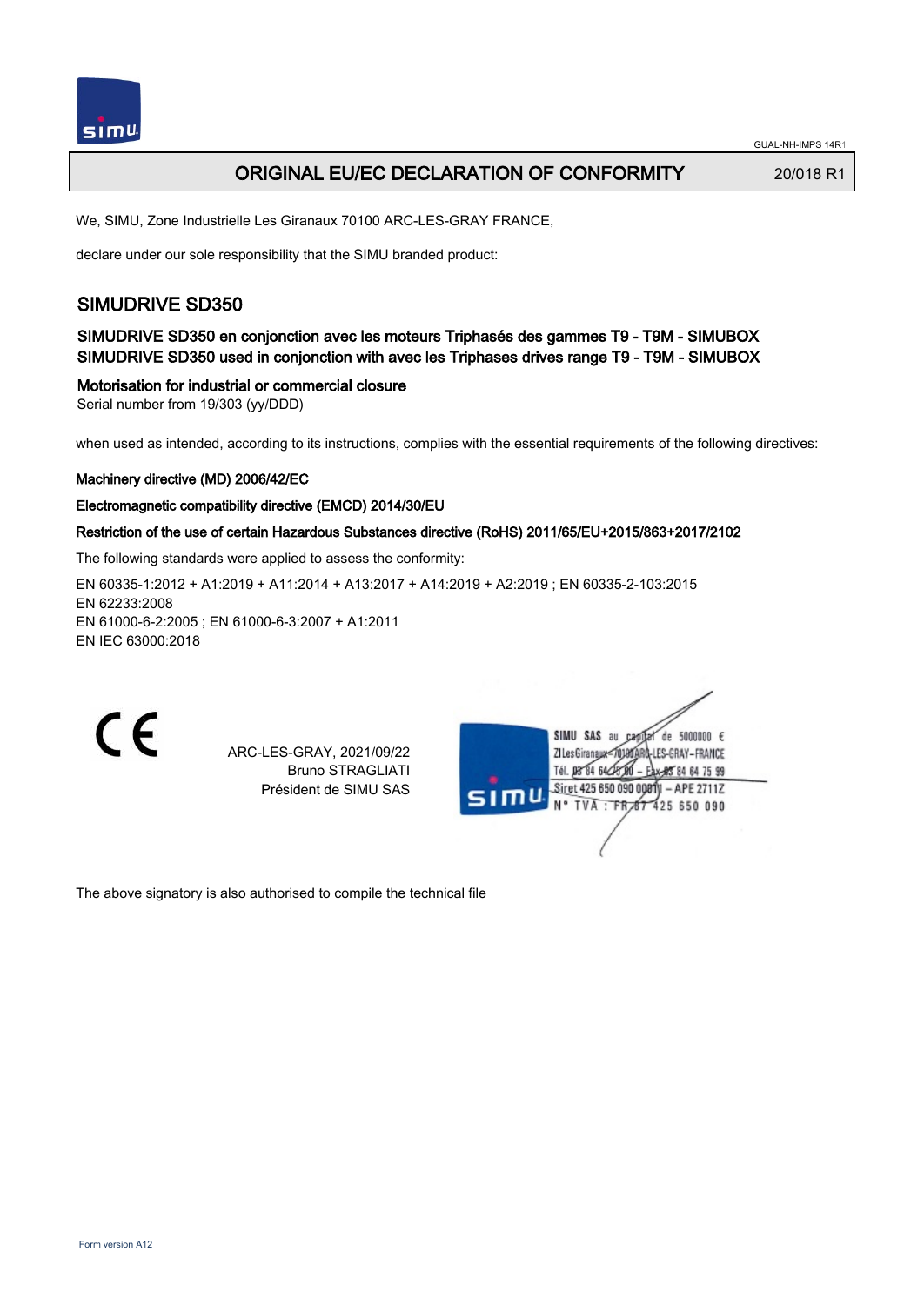



## ORIGINAL EU/EC DECLARATION OF CONFORMITY DECLARATION EU/CE DE CONFORMITE ORIGINALE

20/018 R1

We, SIMU, Zone Industrielle Les Giranaux 70100 ARC-LES-GRAY FRANCE, Nous,

declare under our sole responsibility that the SIMU branded product: declarons sous notre seule responsabilité que le produit de marque SIMU

# SIMUDRIVE SD350

### SIMUDRIVE SD350 en conjonction avec les moteurs Triphasés des gammes T9 - T9M - SIMUBOX SIMUDRIVE SD350 used in conjonction with avec les Triphases drives range T9 - T9M - SIMUBOX

Motorisation for industrial or commercial closure

Motorisation pour fermeture commerciale ou industrielle Serial number from 19/303 (yy/DDD) Numéro de série à partir de

when used as intended, according to its instructions, complies with the essential requirements of the following directives: utilisé, selon l'usage prévu, comme décrit dans son manuel d'utilisation, est conforme aux exigences essentielles des directives suivantes

#### Machinery directive (MD) 2006/42/EC

Directive Machine 2006/42/EC

#### Electromagnetic compatibility directive (EMCD) 2014/30/EU

Directive compatibilité électromagnétique 2014/30/EU

#### Restriction of the use of certain Hazardous Substances directive (RoHS) 2011/65/EU+2015/863+2017/2102

Directive RoHS 2011/65/EU+2015/863+2017/2102

The following standards were applied to assess the conformity: Les normes de référence suivantes ont été appliquées pour évaluer la conformité

EN 60335‑1:2012 + A1:2019 + A11:2014 + A13:2017 + A14:2019 + A2:2019 ; EN 60335‑2‑103:2015 EN 62233:2008 EN 61000‑6‑2:2005 ; EN 61000‑6‑3:2007 + A1:2011 EN IEC 63000:2018

C E

ARC-LES-GRAY, 2021/09/22 Bruno STRAGLIATI Président de SIMU SAS



The above signatory is also authorised to compile the technical file

La personne signataire ci-dessus est aussi celle autorisée à constituer le dossier technique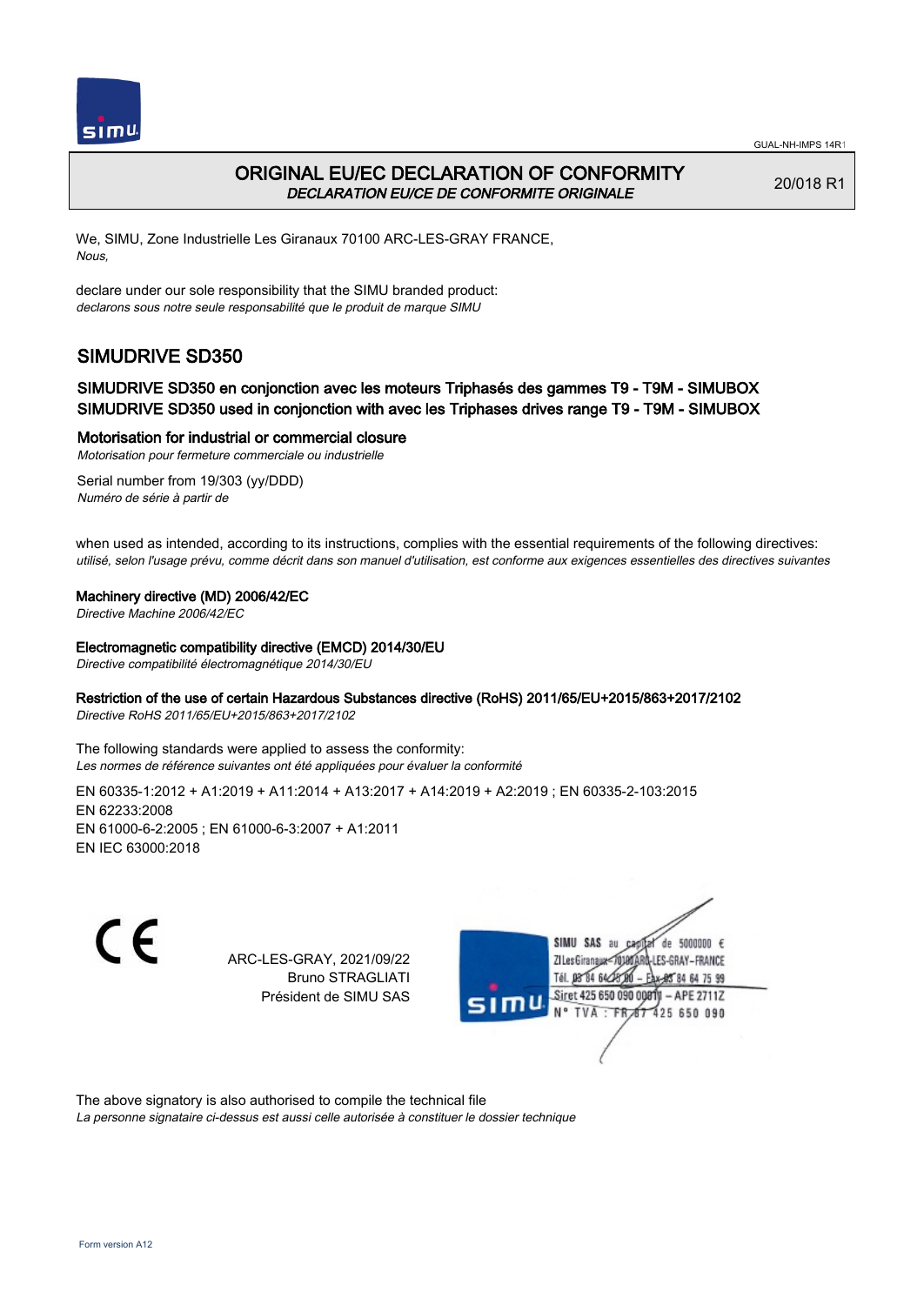

## ORIGINAL EU/EC DECLARATION OF CONFORMITY ORIGINAL EU/EG-KONFORMITÄTSERKLÄRUNG

20/018 R1

We, SIMU, Zone Industrielle Les Giranaux 70100 ARC-LES-GRAY FRANCE, Wir,

declare under our sole responsibility that the SIMU branded product: erklären unter unserer alleinigen Verantwortung, dass das mit der Marke SIMU versehene Produkt

# SIMUDRIVE SD350

### SIMUDRIVE SD350 en conjonction avec les moteurs Triphasés des gammes T9 - T9M - SIMUBOX SIMUDRIVE SD350 used in conjonction with avec les Triphases drives range T9 - T9M - SIMUBOX

Motorisation for industrial or commercial closure

Motorisierung für gewerbliche Tore und Industrietore Serial number from 19/303 (yy/DDD)

Seriennummer ab

when used as intended, according to its instructions, complies with the essential requirements of the following directives: den einschlägigen Bestimmungen der folgenden Richtlinien entspricht, wenn es nach den Anweisungen des Herstellers bestimmungsgemäß verwendet wird

#### Machinery directive (MD) 2006/42/EC

Maschinenrichtlinie 2006/42/EC

#### Electromagnetic compatibility directive (EMCD) 2014/30/EU

Richtlinie über die elektromagnetische Verträglichkeit 2014/30/EU

#### Restriction of the use of certain Hazardous Substances directive (RoHS) 2011/65/EU+2015/863+2017/2102

RoHS-Richtlinie 2011/65/EU+2015/863+2017/2102

The following standards were applied to assess the conformity: Die Konformität wird durch die Einhaltung folgender Normen nachgewiesen

EN 60335‑1:2012 + A1:2019 + A11:2014 + A13:2017 + A14:2019 + A2:2019 ; EN 60335‑2‑103:2015 EN 62233:2008 EN 61000‑6‑2:2005 ; EN 61000‑6‑3:2007 + A1:2011 EN IEC 63000:2018

C E

ARC-LES-GRAY, 2021/09/22 Bruno STRAGLIATI Président de SIMU SAS

de 5000000 € SIMU SAS **ZILesGirang** ES-GRAY-FRANCE Tél. 08 84 64 2 Siret 425 650 090 00811  $-$  APE 2711Z 425 650 090 TVA

The above signatory is also authorised to compile the technical file

Die oben genannte Person ist auch bevollmächtigt, die relevanten technischen Unterlagen zusammenzustellen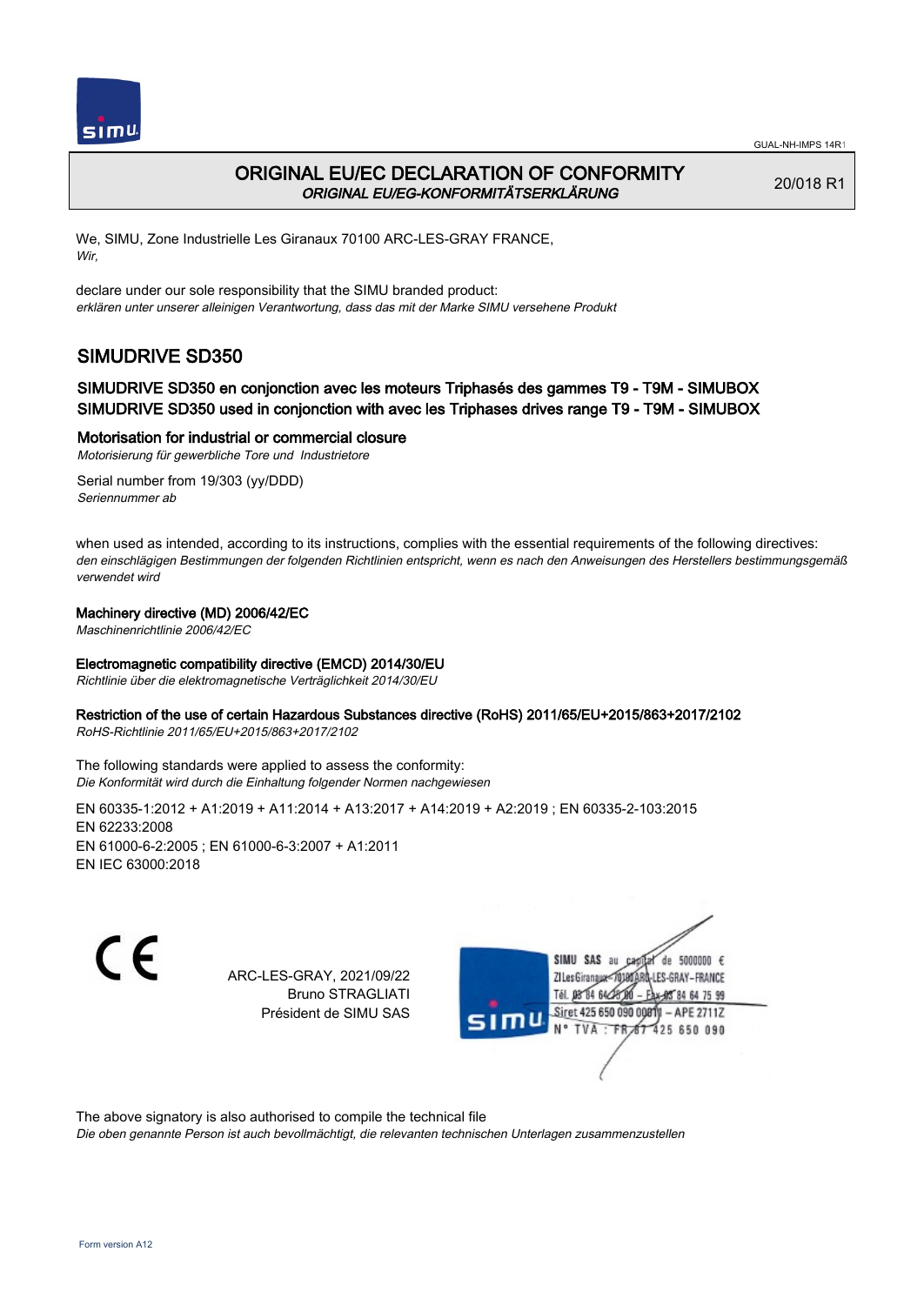



## ORIGINAL EU/EC DECLARATION OF CONFORMITY DECLARACIÓN UE/CE DE CONFORMIDAD ORIGINAL

20/018 R1

We, SIMU, Zone Industrielle Les Giranaux 70100 ARC-LES-GRAY FRANCE, Nosotros,

declare under our sole responsibility that the SIMU branded product: declaramos bajo nuestra única responsabilidad, que los productos de la marca SIMU

# SIMUDRIVE SD350

### SIMUDRIVE SD350 en conjonction avec les moteurs Triphasés des gammes T9 - T9M - SIMUBOX SIMUDRIVE SD350 used in conjonction with avec les Triphases drives range T9 - T9M - SIMUBOX

#### Motorisation for industrial or commercial closure

Motorización de cierres industriales y comerciales Serial number from 19/303 (yy/DDD)

número de serie a partir de

when used as intended, according to its instructions, complies with the essential requirements of the following directives: cuando se utilizan según el uso previsto, de conformidad con sus instrucciones, cumplen con los requisitos esenciales de las siguientes directivas

#### Machinery directive (MD) 2006/42/EC

Directiva "Máquinas" 2006/42/EC

#### Electromagnetic compatibility directive (EMCD) 2014/30/EU

Directiva compatibilidad electromagnética 2014/30/EU

#### Restriction of the use of certain Hazardous Substances directive (RoHS) 2011/65/EU+2015/863+2017/2102

Directiva RoHS 2011/65/EU+2015/863+2017/2102

The following standards were applied to assess the conformity: Las siguientes normas de referencia han sido aplicadas para evaluar la conformidad

EN 60335‑1:2012 + A1:2019 + A11:2014 + A13:2017 + A14:2019 + A2:2019 ; EN 60335‑2‑103:2015 EN 62233:2008 EN 61000‑6‑2:2005 ; EN 61000‑6‑3:2007 + A1:2011 EN IEC 63000:2018

C E

ARC-LES-GRAY, 2021/09/22 Bruno STRAGLIATI Président de SIMU SAS



The above signatory is also authorised to compile the technical file

el firmante, anteriormente mencionado tambien esta facultado para elaborar el expediente tecnico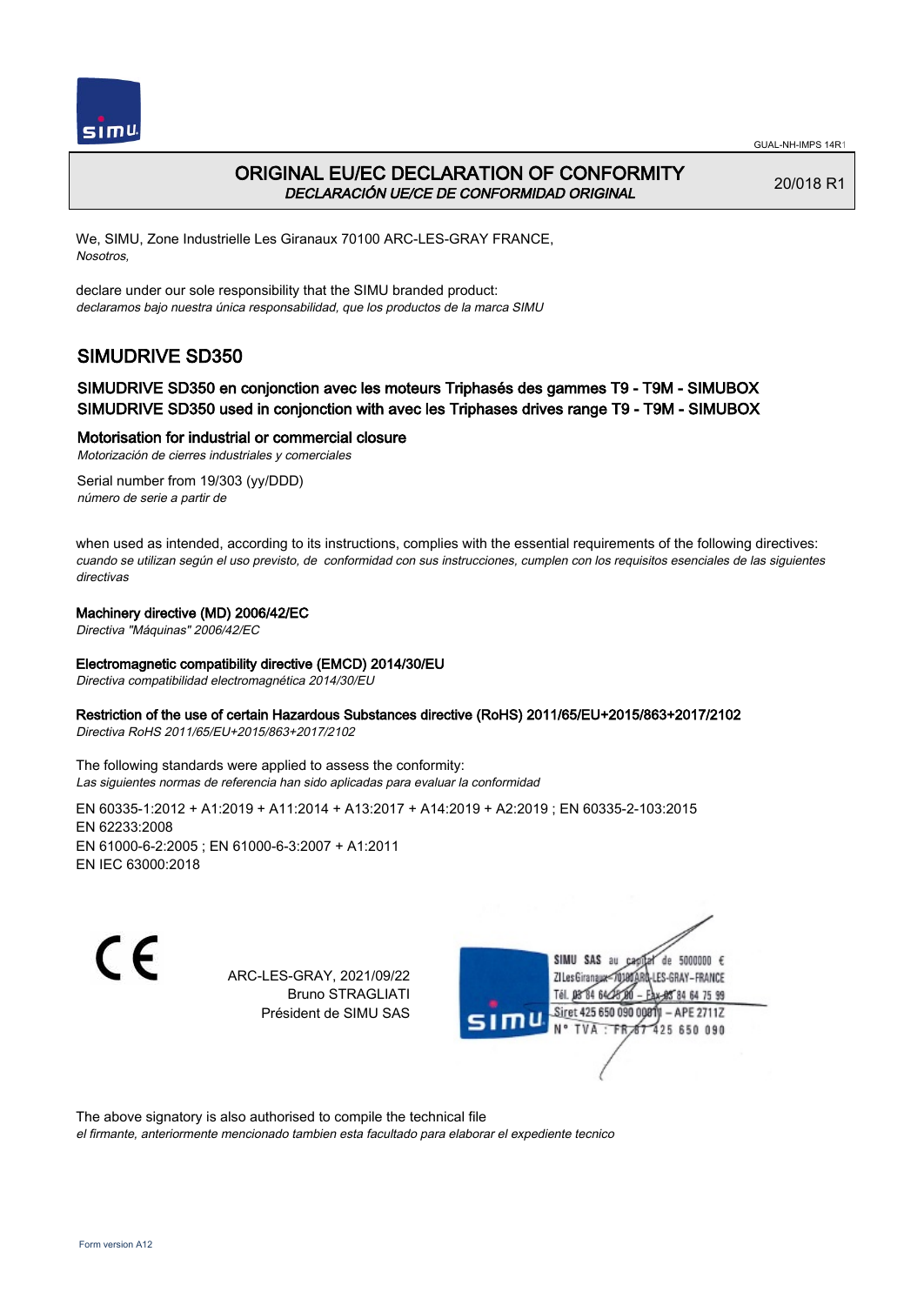

## ORIGINAL EU/EC DECLARATION OF CONFORMITY DICHIARAZIONE DI CONFORMITÀ UE/CE ORIGINALE

20/018 R1

We, SIMU, Zone Industrielle Les Giranaux 70100 ARC-LES-GRAY FRANCE, Noi,

declare under our sole responsibility that the SIMU branded product: dichiariamo sotto la nostra esclusiva responsabilità che l'appareccho di marca SIMU

# SIMUDRIVE SD350

### SIMUDRIVE SD350 en conjonction avec les moteurs Triphasés des gammes T9 - T9M - SIMUBOX SIMUDRIVE SD350 used in conjonction with avec les Triphases drives range T9 - T9M - SIMUBOX

#### Motorisation for industrial or commercial closure

Motorizzazione per portone e serranda commerciale o industriale

Serial number from 19/303 (yy/DDD) Numero di serie a partire da

when used as intended, according to its instructions, complies with the essential requirements of the following directives: se utilizzato secondo l'uso previsto, come descritto nel suo manuale d'istruzioni, è conforme ai requisiti essenziali delle seguenti Direttive

#### Machinery directive (MD) 2006/42/EC

Direttiva Macchine 2006/42/EC

#### Electromagnetic compatibility directive (EMCD) 2014/30/EU

Direttiva compatibilità elettromagnetica 2014/30/EU

#### Restriction of the use of certain Hazardous Substances directive (RoHS) 2011/65/EU+2015/863+2017/2102

Direttiva RoHS 2011/65/EU+2015/863+2017/2102

The following standards were applied to assess the conformity: I seguenti standard di riferimento sono stati applicati per ottenere la conformità

EN 60335‑1:2012 + A1:2019 + A11:2014 + A13:2017 + A14:2019 + A2:2019 ; EN 60335‑2‑103:2015 EN 62233:2008 EN 61000‑6‑2:2005 ; EN 61000‑6‑3:2007 + A1:2011 EN IEC 63000:2018

CE

ARC-LES-GRAY, 2021/09/22 Bruno STRAGLIATI Président de SIMU SAS



The above signatory is also authorised to compile the technical file Il firmatario è inoltre autorizzato a costituire il fascicolo tecnico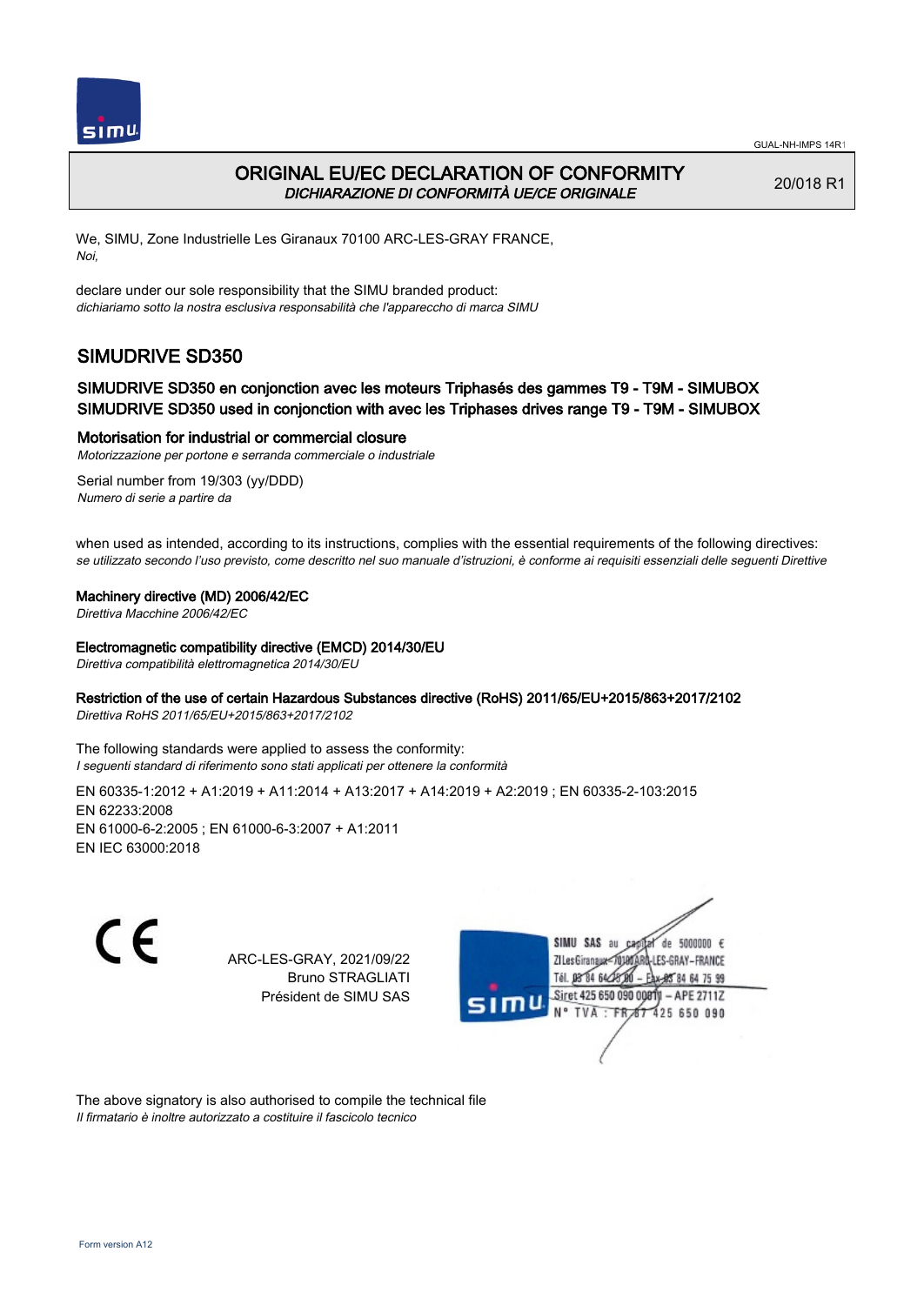



## ORIGINAL EU/EC DECLARATION OF CONFORMITY ОРИГИНАЛНА EU/EC ДЕКЛАРАЦИЯ ЗА СЪОТВЕТСТВИЕ

20/018 R1

We, SIMU, Zone Industrielle Les Giranaux 70100 ARC-LES-GRAY FRANCE, Ние,

declare under our sole responsibility that the SIMU branded product: декларираме на своя лична отговорност, че продукт с търговска марка SIMU

# SIMUDRIVE SD350

### SIMUDRIVE SD350 en conjonction avec les moteurs Triphasés des gammes T9 - T9M - SIMUBOX SIMUDRIVE SD350 used in conjonction with avec les Triphases drives range T9 - T9M - SIMUBOX

#### Motorisation for industrial or commercial closure

Моторизация за индустриални или търговски затваряния

Serial number from 19/303 (yy/DDD) сериен номер от

when used as intended, according to its instructions, complies with the essential requirements of the following directives: когато се използва съобразно предназначението си и в съответствие с инструкциите е в съответствие с основните изисквания на следните директиви

#### Machinery directive (MD) 2006/42/EC

Машинна директива 2006/42/EC

#### Electromagnetic compatibility directive (EMCD) 2014/30/EU

Директива за електромагнитна съвместимост 2014/30/EU

#### Restriction of the use of certain Hazardous Substances directive (RoHS) 2011/65/EU+2015/863+2017/2102

RoHS Директива относно ограничението на употребата на определени опасни вещества в електрическото и електронното оборудване 2011/65/EU+2015/863+2017/2102

The following standards were applied to assess the conformity: Следните референтни стандарти са приложени за оценяване на съответствието

EN 60335‑1:2012 + A1:2019 + A11:2014 + A13:2017 + A14:2019 + A2:2019 ; EN 60335‑2‑103:2015 EN 62233:2008 EN 61000‑6‑2:2005 ; EN 61000‑6‑3:2007 + A1:2011 EN IEC 63000:2018

C E

ARC-LES-GRAY, 2021/09/22 Bruno STRAGLIATI Président de SIMU SAS



The above signatory is also authorised to compile the technical file Гоеподписващия също е упълномощен да съставя техническо досие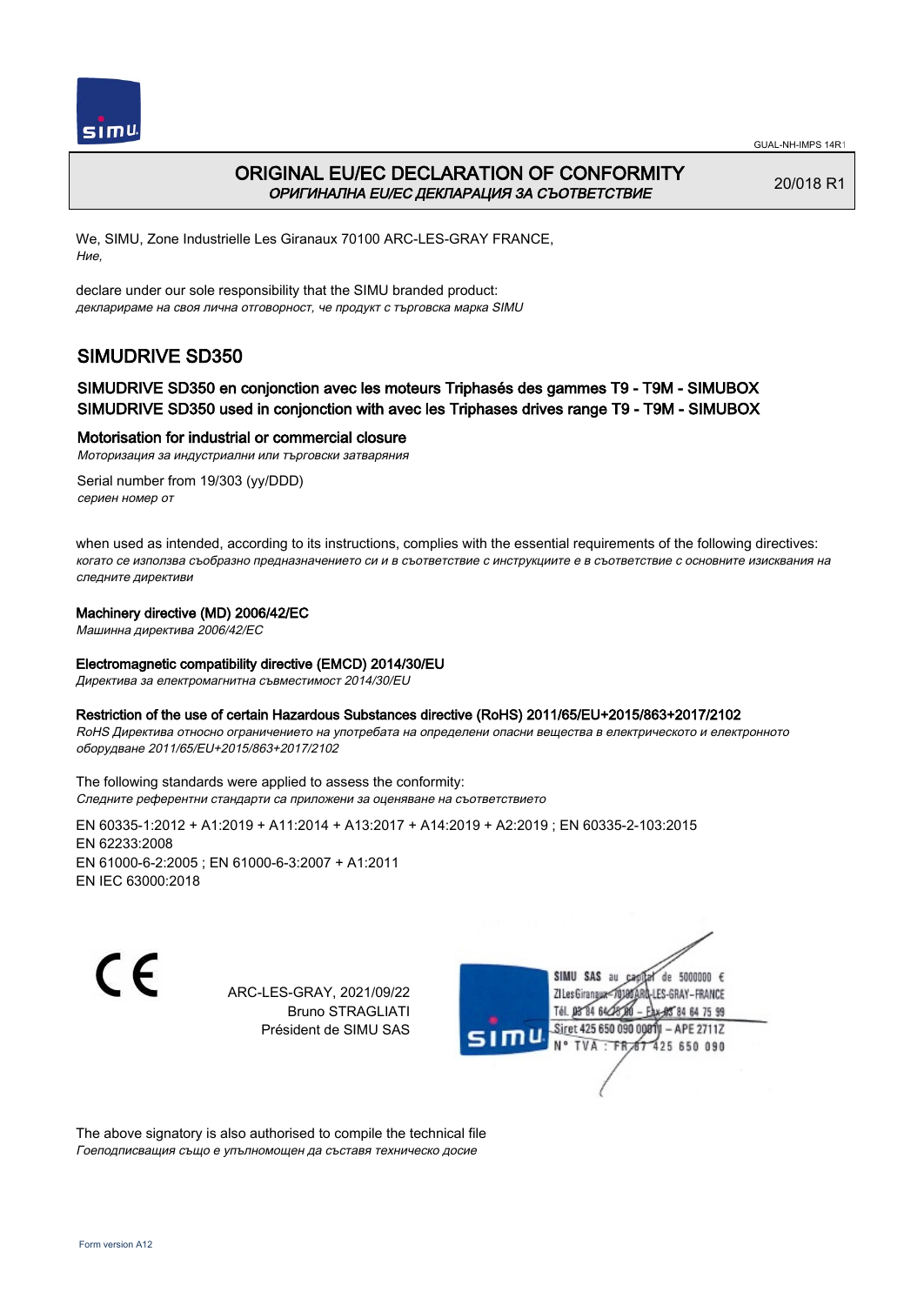

## ORIGINAL EU/EC DECLARATION OF CONFORMITY ORIGINÁLNÍ EU/ES PROHLÁŠENÍ O SHODĚ

20/018 R1

We, SIMU, Zone Industrielle Les Giranaux 70100 ARC-LES-GRAY FRANCE, My,

declare under our sole responsibility that the SIMU branded product: prohlašujeme na svou výlučnou odpovědnost, že výrobek značky SIMU

# SIMUDRIVE SD350

### SIMUDRIVE SD350 en conjonction avec les moteurs Triphasés des gammes T9 - T9M - SIMUBOX SIMUDRIVE SD350 used in conjonction with avec les Triphases drives range T9 - T9M - SIMUBOX

#### Motorisation for industrial or commercial closure

Pohon pro průmyslová nebo komerční vrata

Serial number from 19/303 (yy/DDD) Sériové číslo od

when used as intended, according to its instructions, complies with the essential requirements of the following directives: pokud je používán v souladu s účelem použití a s návodem, splňuje základní požadavky těchto směrnic

#### Machinery directive (MD) 2006/42/EC

Směrnice o strojních zařízeních 2006/42/EC

#### Electromagnetic compatibility directive (EMCD) 2014/30/EU

Směrnice o elektromagnetické kompatibilitě 2014/30/EU

#### Restriction of the use of certain Hazardous Substances directive (RoHS) 2011/65/EU+2015/863+2017/2102

Směrnice o omezení používání některých nebezpečných látek v elektrických a elektronických zařízeních 2011/65/EU+2015/863+2017/2102

The following standards were applied to assess the conformity: Pro posouzení shody byly použity následující normy

EN 60335‑1:2012 + A1:2019 + A11:2014 + A13:2017 + A14:2019 + A2:2019 ; EN 60335‑2‑103:2015 EN 62233:2008 EN 61000‑6‑2:2005 ; EN 61000‑6‑3:2007 + A1:2011 EN IEC 63000:2018

CE

ARC-LES-GRAY, 2021/09/22 Bruno STRAGLIATI Président de SIMU SAS



The above signatory is also authorised to compile the technical file Výše uvedená osoba je také osoba pověřená sestavením technické dokumentace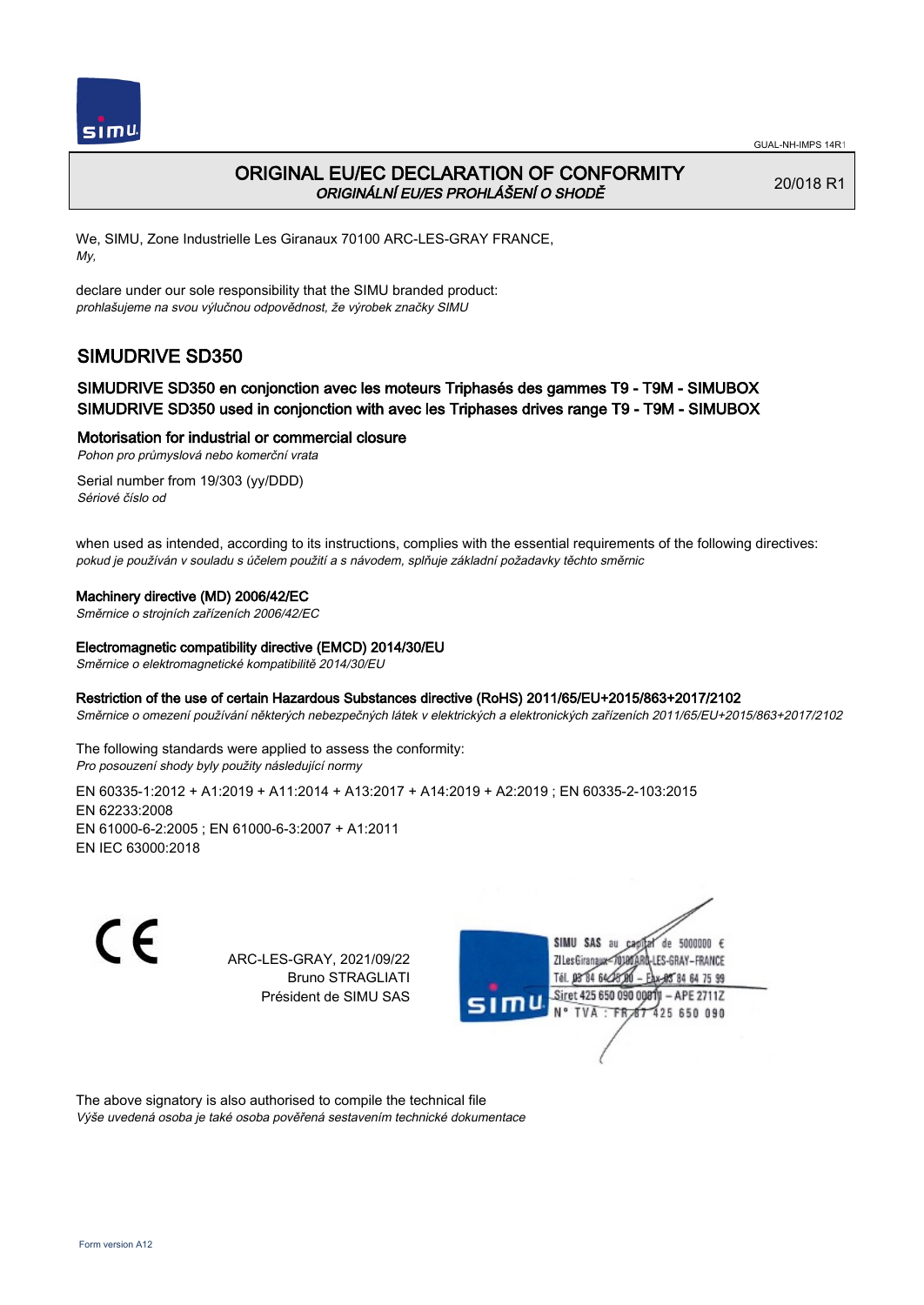



## ORIGINAL EU/EC DECLARATION OF CONFORMITY ORIGINAL EU/EF-OVERENSSTEMMELSESERKLÆRING

20/018 R1

We, SIMU, Zone Industrielle Les Giranaux 70100 ARC-LES-GRAY FRANCE, Vi,

declare under our sole responsibility that the SIMU branded product: erklærer som eneansvarlige, at SIMU mærkede produkter

# SIMUDRIVE SD350

### SIMUDRIVE SD350 en conjonction avec les moteurs Triphasés des gammes T9 - T9M - SIMUBOX SIMUDRIVE SD350 used in conjonction with avec les Triphases drives range T9 - T9M - SIMUBOX

#### Motorisation for industrial or commercial closure

Motorisering til industriel eller kommerciel sikring

Serial number from 19/303 (yy/DDD) serienummer fra

when used as intended, according to its instructions, complies with the essential requirements of the following directives: når det anvendes efter hensigten, efter dennes instrukser, overholder kravene i følgende direktiver

#### Machinery directive (MD) 2006/42/EC

Maskindirektivet 2006/42/EC

#### Electromagnetic compatibility directive (EMCD) 2014/30/EU

Elektromagnetisk kompatibilitet direktiv 2014/30/EU

#### Restriction of the use of certain Hazardous Substances directive (RoHS) 2011/65/EU+2015/863+2017/2102

RoHS direktiv 2011/65/EU+2015/863+2017/2102

The following standards were applied to assess the conformity: Referencestandarderne der følger blev anvendt til at vurdere overholdelsen

EN 60335‑1:2012 + A1:2019 + A11:2014 + A13:2017 + A14:2019 + A2:2019 ; EN 60335‑2‑103:2015 EN 62233:2008 EN 61000‑6‑2:2005 ; EN 61000‑6‑3:2007 + A1:2011 EN IEC 63000:2018

CE

ARC-LES-GRAY, 2021/09/22 Bruno STRAGLIATI Président de SIMU SAS



The above signatory is also authorised to compile the technical file Personen nævnt ovenfor er også godkendt til at udarbejde det tekniske dossier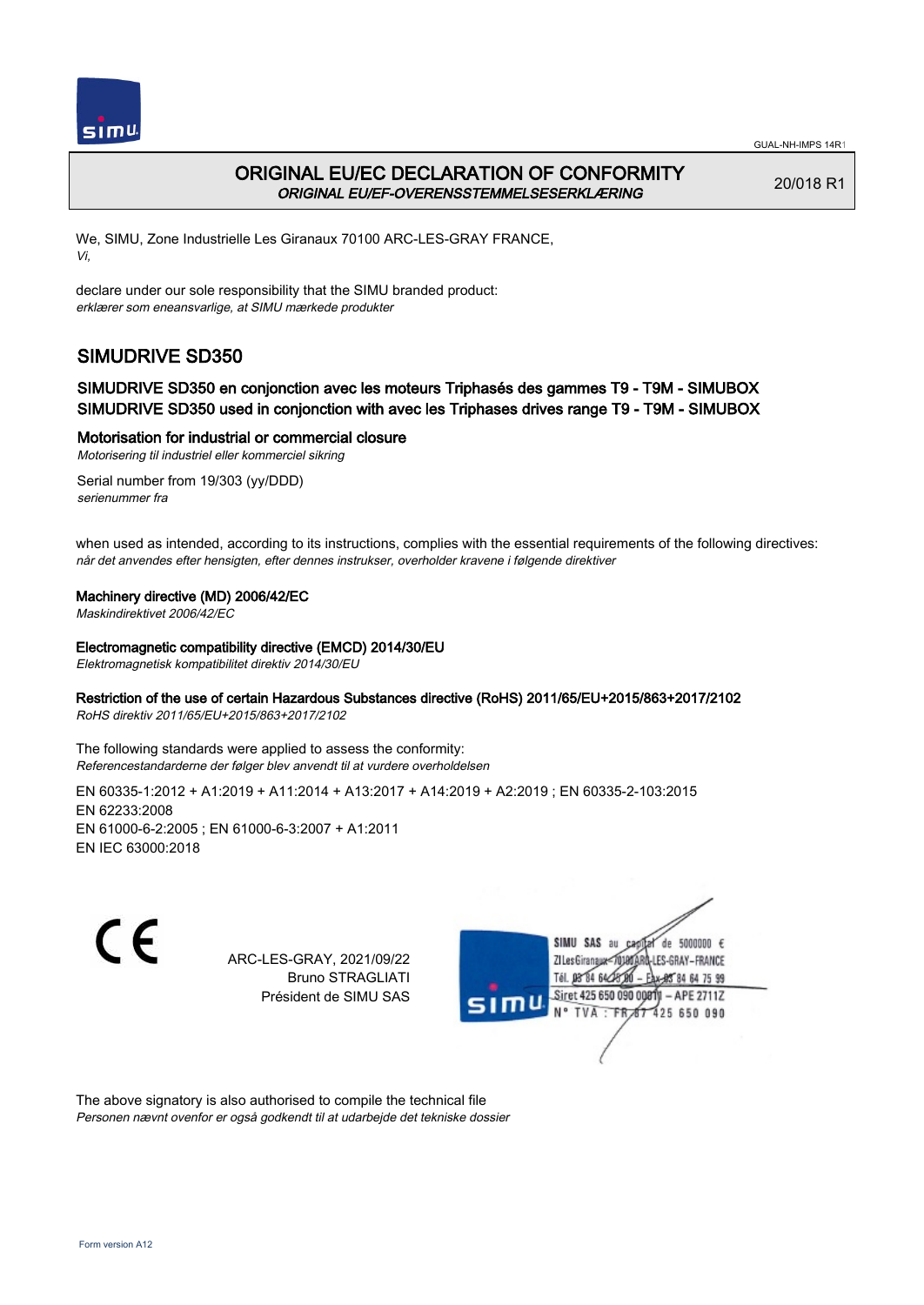

## ORIGINAL EU/EC DECLARATION OF CONFORMITY EL/EK VASTAVUSDEKLARATSIOON

20/018 R1

We, SIMU, Zone Industrielle Les Giranaux 70100 ARC-LES-GRAY FRANCE, Meie,

declare under our sole responsibility that the SIMU branded product: kinnitame kogu vastutusega, et SIMU kaubamärgiga tooted

# SIMUDRIVE SD350

### SIMUDRIVE SD350 en conjonction avec les moteurs Triphasés des gammes T9 - T9M - SIMUBOX SIMUDRIVE SD350 used in conjonction with avec les Triphases drives range T9 - T9M - SIMUBOX

#### Motorisation for industrial or commercial closure

Tööstuslike ja kaubanduslike uste motoriseering

Serial number from 19/303 (yy/DDD) Seerianumber alates

when used as intended, according to its instructions, complies with the essential requirements of the following directives: kui kasutatakse eesmärgipäraselt ja juhiste kohaselt, vastavad käesoleva direktiivi põhinõuetele

#### Machinery directive (MD) 2006/42/EC

Masinate direktiiv 2006/42/EC

#### Electromagnetic compatibility directive (EMCD) 2014/30/EU

Elektromagnetilise ühilduvuse direktiiv 2014/30/EU

#### Restriction of the use of certain Hazardous Substances directive (RoHS) 2011/65/EU+2015/863+2017/2102

RoHs direktiiv ohtlike ainete kasutamise piirangute kohta elektri- ja elektroonikaseadmetes 2011/65/EU+2015/863+2017/2102

The following standards were applied to assess the conformity: Vastavusdeklaratsiooni hindamiseks kasutatakse järgmisi standardeid

EN 60335‑1:2012 + A1:2019 + A11:2014 + A13:2017 + A14:2019 + A2:2019 ; EN 60335‑2‑103:2015 EN 62233:2008 EN 61000‑6‑2:2005 ; EN 61000‑6‑3:2007 + A1:2011 EN IEC 63000:2018

CE

ARC-LES-GRAY, 2021/09/22 Bruno STRAGLIATI Président de SIMU SAS



The above signatory is also authorised to compile the technical file Eelpool nimetatud isik on volitatud koostama tehnilist dokumentatsiooni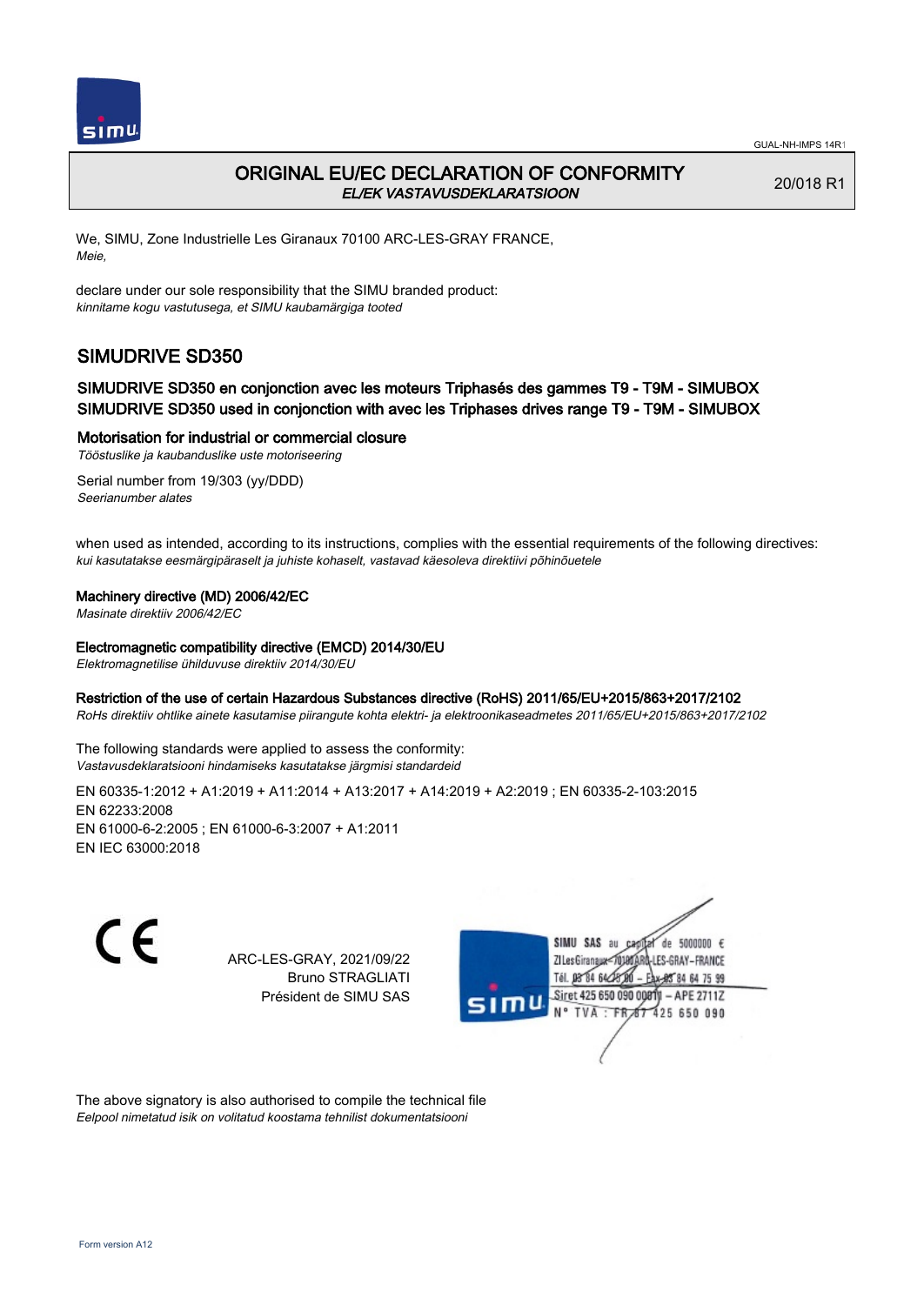

## ORIGINAL EU/EC DECLARATION OF CONFORMITY ALKUPERÄISET EU/EY-VAATIMUSTENMUKAISUUSVAKUUTUS

20/018 R1

We, SIMU, Zone Industrielle Les Giranaux 70100 ARC-LES-GRAY FRANCE, Me,

declare under our sole responsibility that the SIMU branded product: vakuutamme omalla vastuullamme, että SIMU merkkituote

# SIMUDRIVE SD350

### SIMUDRIVE SD350 en conjonction avec les moteurs Triphasés des gammes T9 - T9M - SIMUBOX SIMUDRIVE SD350 used in conjonction with avec les Triphases drives range T9 - T9M - SIMUBOX

#### Motorisation for industrial or commercial closure

Rullautuvien murtosuojien motorisointi

Serial number from 19/303 (yy/DDD) sarjanumerot

when used as intended, according to its instructions, complies with the essential requirements of the following directives: kun käytettynä oikein ja sen ohjeiden mukaan, noudattaa seuraavien direktiivien olennaisia vaatimuksia

#### Machinery directive (MD) 2006/42/EC

Konedirektiivin 2006/42/EC

Electromagnetic compatibility directive (EMCD) 2014/30/EU

Sähkömagneettinen yhteensopivuus direktiivin 2014/30/EU

#### Restriction of the use of certain Hazardous Substances directive (RoHS) 2011/65/EU+2015/863+2017/2102

RoHS direktiivin 2011/65/EU+2015/863+2017/2102

The following standards were applied to assess the conformity: Seuraavia viitestandardeja sovellettiin vaatimustenmukaisuusvakuutusta arvioitaessa

EN 60335‑1:2012 + A1:2019 + A11:2014 + A13:2017 + A14:2019 + A2:2019 ; EN 60335‑2‑103:2015 EN 62233:2008 EN 61000‑6‑2:2005 ; EN 61000‑6‑3:2007 + A1:2011 EN IEC 63000:2018

CE

ARC-LES-GRAY, 2021/09/22 Bruno STRAGLIATI Président de SIMU SAS



The above signatory is also authorised to compile the technical file Yllä allekirjoittaja on myös valtuutettu kokoamaan teknisten tiedostojen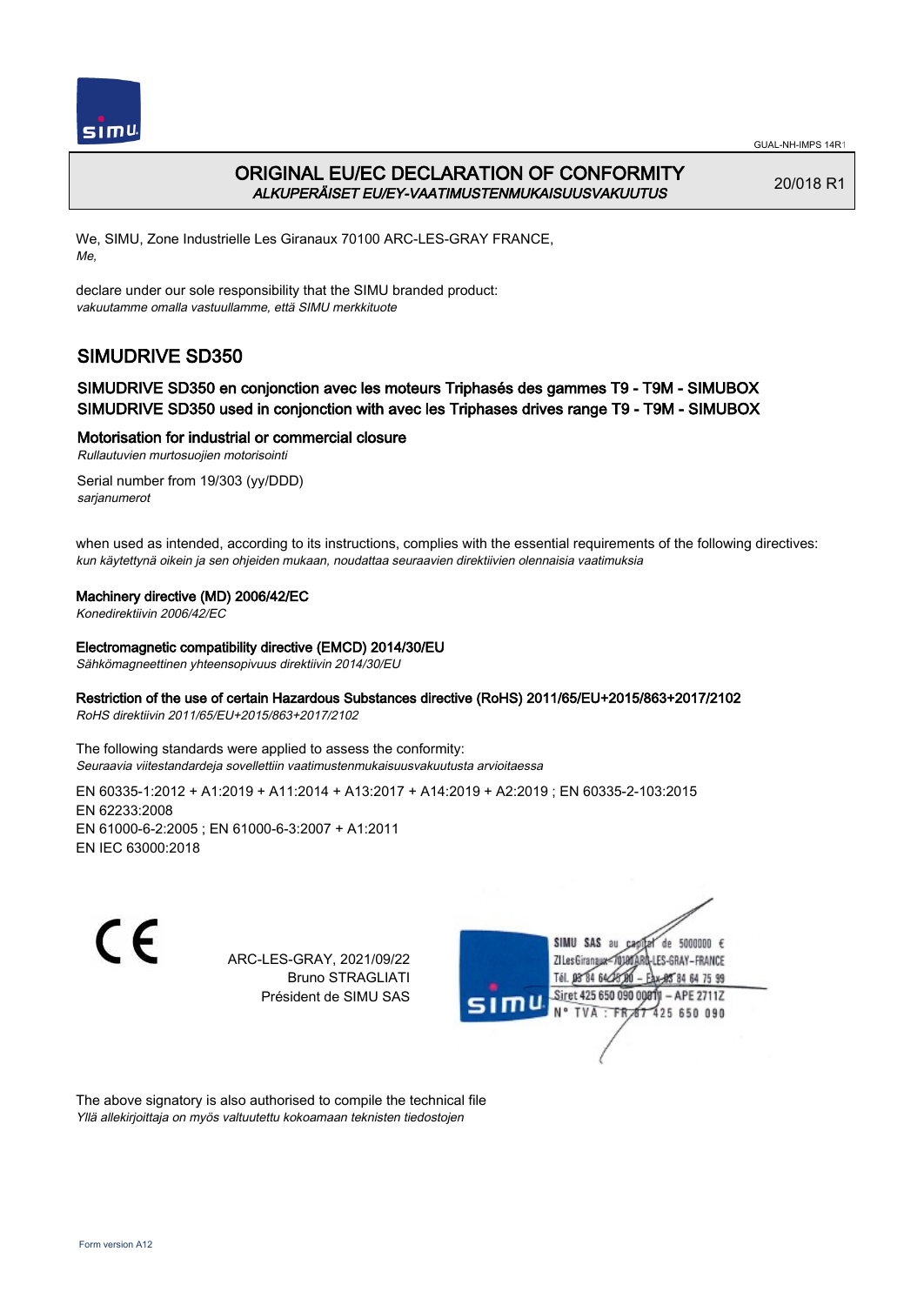

## ORIGINAL EU/EC DECLARATION OF CONFORMITY ΠΡΩΤΟΤΥΠΟ ΔΗΛΩΣΗ ΣΥΜΜΟΡΦΩΣΗΣ ΕΕ/EK

20/018 R1

We, SIMU, Zone Industrielle Les Giranaux 70100 ARC-LES-GRAY FRANCE, εμείς,

declare under our sole responsibility that the SIMU branded product: Δηλώνουμε αναλαμβάνοντας την αποκλειστική ευθύνη ότι το επώνυμο προϊόν SIMU

# SIMUDRIVE SD350

### SIMUDRIVE SD350 en conjonction avec les moteurs Triphasés des gammes T9 - T9M - SIMUBOX SIMUDRIVE SD350 used in conjonction with avec les Triphases drives range T9 - T9M - SIMUBOX

Motorisation for industrial or commercial closure

Μηχανοκίνηση για βιομηχανικά ή εμπορικά κλεισίματα Serial number from 19/303 (yy/DDD)

σειριακό αριθμό από

when used as intended, according to its instructions, complies with the essential requirements of the following directives: όταν χρησιμοποιείται όπως έχει προβλεφθεί, σύμφωνα με τις οδηγίες του, συμφωνεί με τις βασικές απαιτήσεις των ακόλουθων οδηγιών

#### Machinery directive (MD) 2006/42/EC

Οδηγία περι μηχανικού εξοπλισμού 2006/42/EC

#### Electromagnetic compatibility directive (EMCD) 2014/30/EU

Οδηγία ηλεκτρομαγνητικής συμβατότητας 2014/30/EU

#### Restriction of the use of certain Hazardous Substances directive (RoHS) 2011/65/EU+2015/863+2017/2102

Οδηγίας RoHS 2011/65/EU+2015/863+2017/2102

The following standards were applied to assess the conformity: Τα πρότυπα αναφοράς που ακολουθούν εφαρμόστηκαν με σκοπό την αξιολόγηση της συμμόρφωσης

EN 60335‑1:2012 + A1:2019 + A11:2014 + A13:2017 + A14:2019 + A2:2019 ; EN 60335‑2‑103:2015 EN 62233:2008 EN 61000‑6‑2:2005 ; EN 61000‑6‑3:2007 + A1:2011 EN IEC 63000:2018

C E

ARC-LES-GRAY, 2021/09/22 Bruno STRAGLIATI Président de SIMU SAS



The above signatory is also authorised to compile the technical file

Το πρόσωπο που αναφέρεται παραπάνω είναι επίσης εξουσιοδοτημένο να καταρτίσει τον τεχνικό φάκελο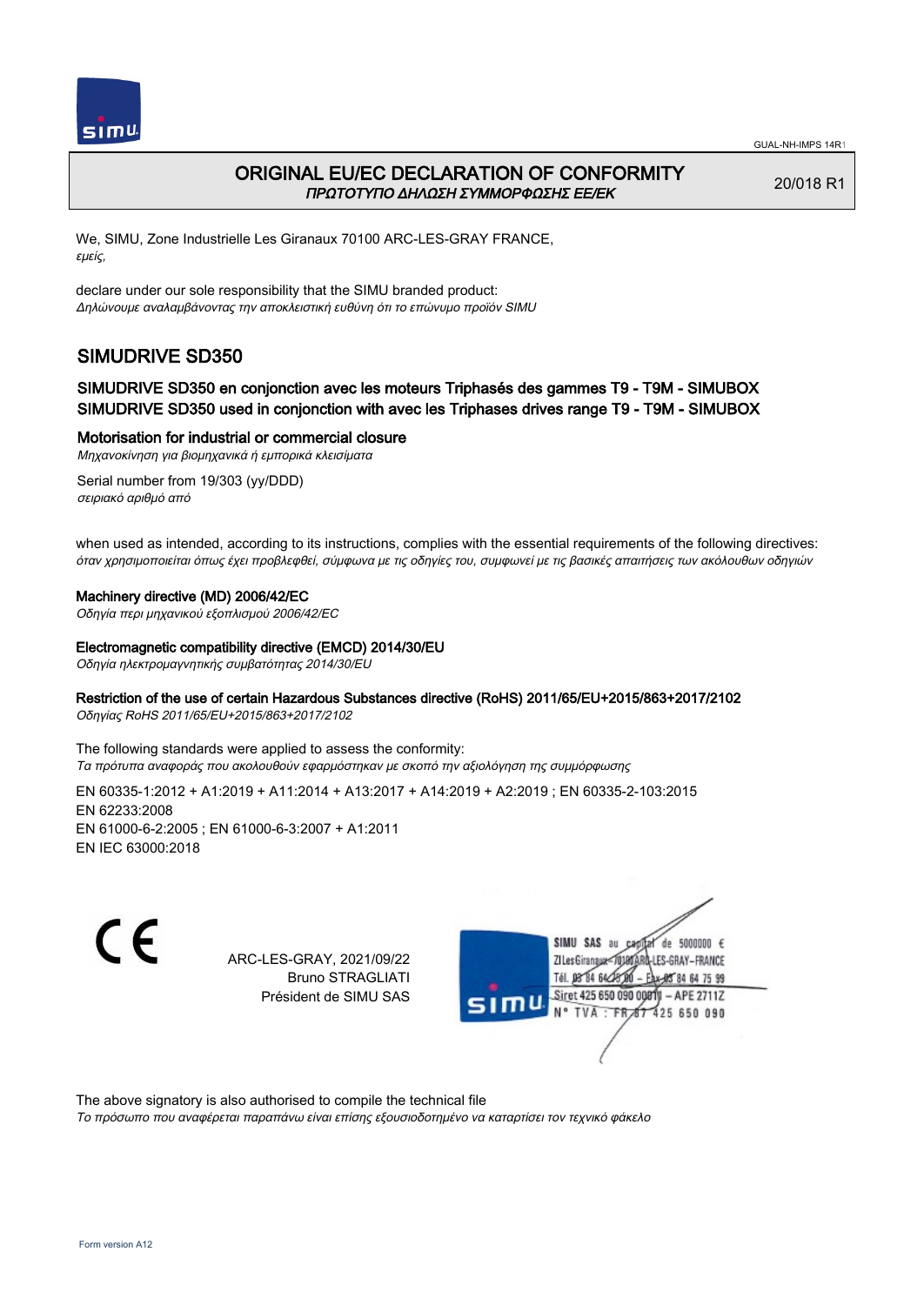

## ORIGINAL EU/EC DECLARATION OF CONFORMITY ORGINALNA EU/EC DEKLARACIJA O USKLAĐENOSTI

20/018 R1

We, SIMU, Zone Industrielle Les Giranaux 70100 ARC-LES-GRAY FRANCE, Mi,

declare under our sole responsibility that the SIMU branded product: izjavljujemo pod punom odgovornošču da je proizvod marke SIMU

# SIMUDRIVE SD350

### SIMUDRIVE SD350 en conjonction avec les moteurs Triphasés des gammes T9 - T9M - SIMUBOX SIMUDRIVE SD350 used in conjonction with avec les Triphases drives range T9 - T9M - SIMUBOX

#### Motorisation for industrial or commercial closure

Motorizacija industrijskih vrata

Serial number from 19/303 (yy/DDD) Serijski broj iz

when used as intended, according to its instructions, complies with the essential requirements of the following directives: ako se upotrebljava prema namjeni, prema važećim uputama, usklađen sa prijeko potrebnim zahtijevima slijedećih direktiva

#### Machinery directive (MD) 2006/42/EC

Direktiva o strojevima 2006/42/EC

#### Electromagnetic compatibility directive (EMCD) 2014/30/EU

Direktiva o elektromagnetskoj usklađenosti 2014/30/EU

#### Restriction of the use of certain Hazardous Substances directive (RoHS) 2011/65/EU+2015/863+2017/2102

Direktiva RoHS 2011/65/EU+2015/863+2017/2102

The following standards were applied to assess the conformity: Slijedeće reference standarda se primjenjuju da se odredi usklađenost

EN 60335‑1:2012 + A1:2019 + A11:2014 + A13:2017 + A14:2019 + A2:2019 ; EN 60335‑2‑103:2015 EN 62233:2008 EN 61000‑6‑2:2005 ; EN 61000‑6‑3:2007 + A1:2011 EN IEC 63000:2018

C E

ARC-LES-GRAY, 2021/09/22 Bruno STRAGLIATI Président de SIMU SAS



The above signatory is also authorised to compile the technical file Gore navedeni potpisnik također je ovlašten za sastavljanje tehničkog dokumenta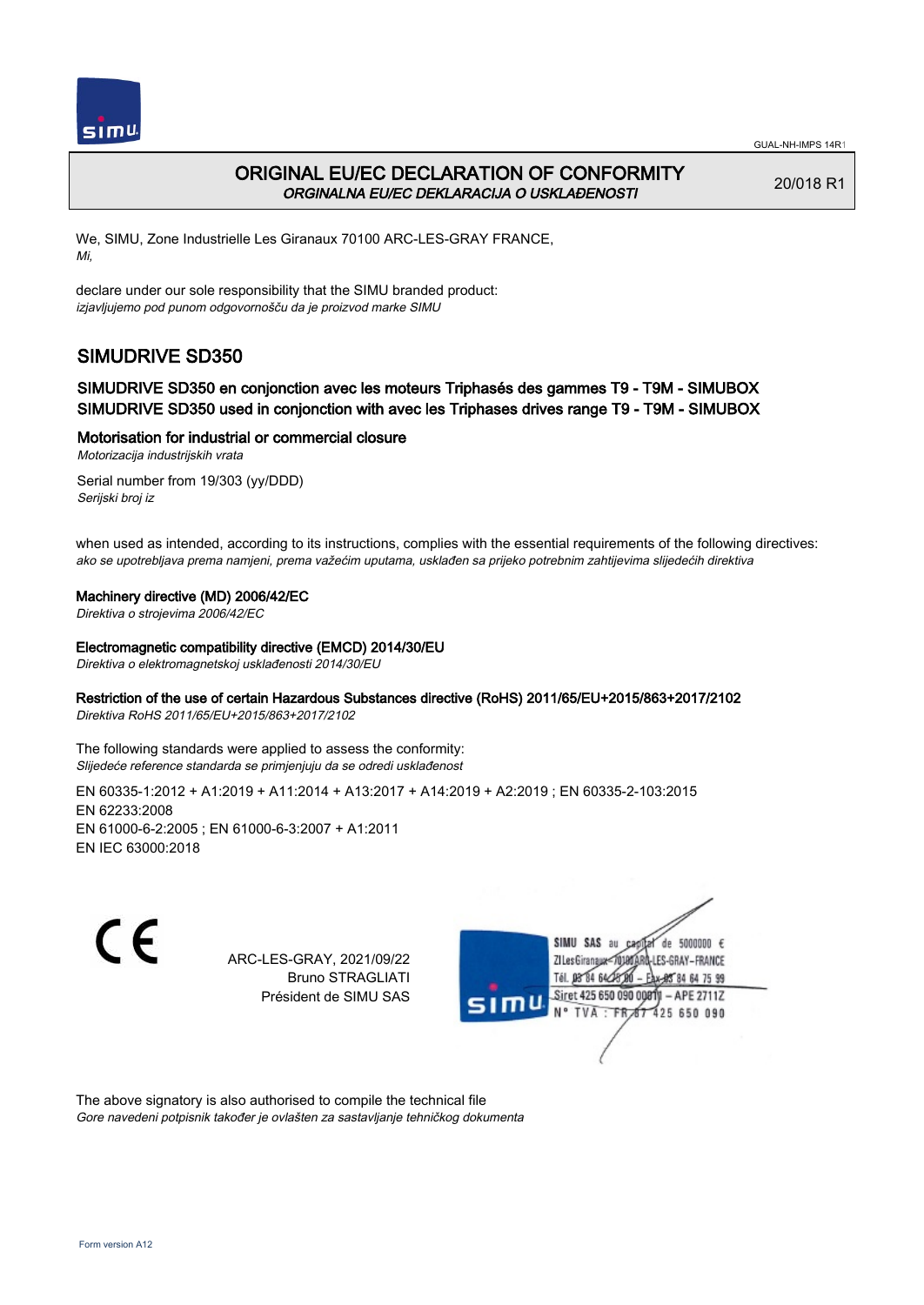

## ORIGINAL EU/EC DECLARATION OF CONFORMITY Eredeti EU/CE Megfelelőségi Nyilatkozat

20/018 R1

We, SIMU, Zone Industrielle Les Giranaux 70100 ARC-LES-GRAY FRANCE, Alulírott,

declare under our sole responsibility that the SIMU branded product: felelősségünk teljes tudatában kijelentjük, hogy a szóban forgó SIMU termék

# SIMUDRIVE SD350

### SIMUDRIVE SD350 en conjonction avec les moteurs Triphasés des gammes T9 - T9M - SIMUBOX SIMUDRIVE SD350 used in conjonction with avec les Triphases drives range T9 - T9M - SIMUBOX

#### Motorisation for industrial or commercial closure

Ipari vagy lakossági bejáratok motorizálása

Serial number from 19/303 (yy/DDD) Sorozatszámtól

when used as intended, according to its instructions, complies with the essential requirements of the following directives: megfelel, az alábbi irányelvekben megfogalmazott alapvető követelményeknek

#### Machinery directive (MD) 2006/42/EC

Gépekre vonatkozó irányelv 2006/42/EC

Electromagnetic compatibility directive (EMCD) 2014/30/EU

Elektromágneses megfelelőségi irányelv 2014/30/EU

#### Restriction of the use of certain Hazardous Substances directive (RoHS) 2011/65/EU+2015/863+2017/2102

RoHS irányelv 2011/65/EU+2015/863+2017/2102

The following standards were applied to assess the conformity: A megfelelőség biztosításának érdekében az alábbi szabványok kerültek alkalmazásra

EN 60335‑1:2012 + A1:2019 + A11:2014 + A13:2017 + A14:2019 + A2:2019 ; EN 60335‑2‑103:2015 EN 62233:2008 EN 61000‑6‑2:2005 ; EN 61000‑6‑3:2007 + A1:2011 EN IEC 63000:2018

CE

ARC-LES-GRAY, 2021/09/22 Bruno STRAGLIATI Président de SIMU SAS



The above signatory is also authorised to compile the technical file A fent említett aláíró is jogosult a műszaki dokumentáció összeállítására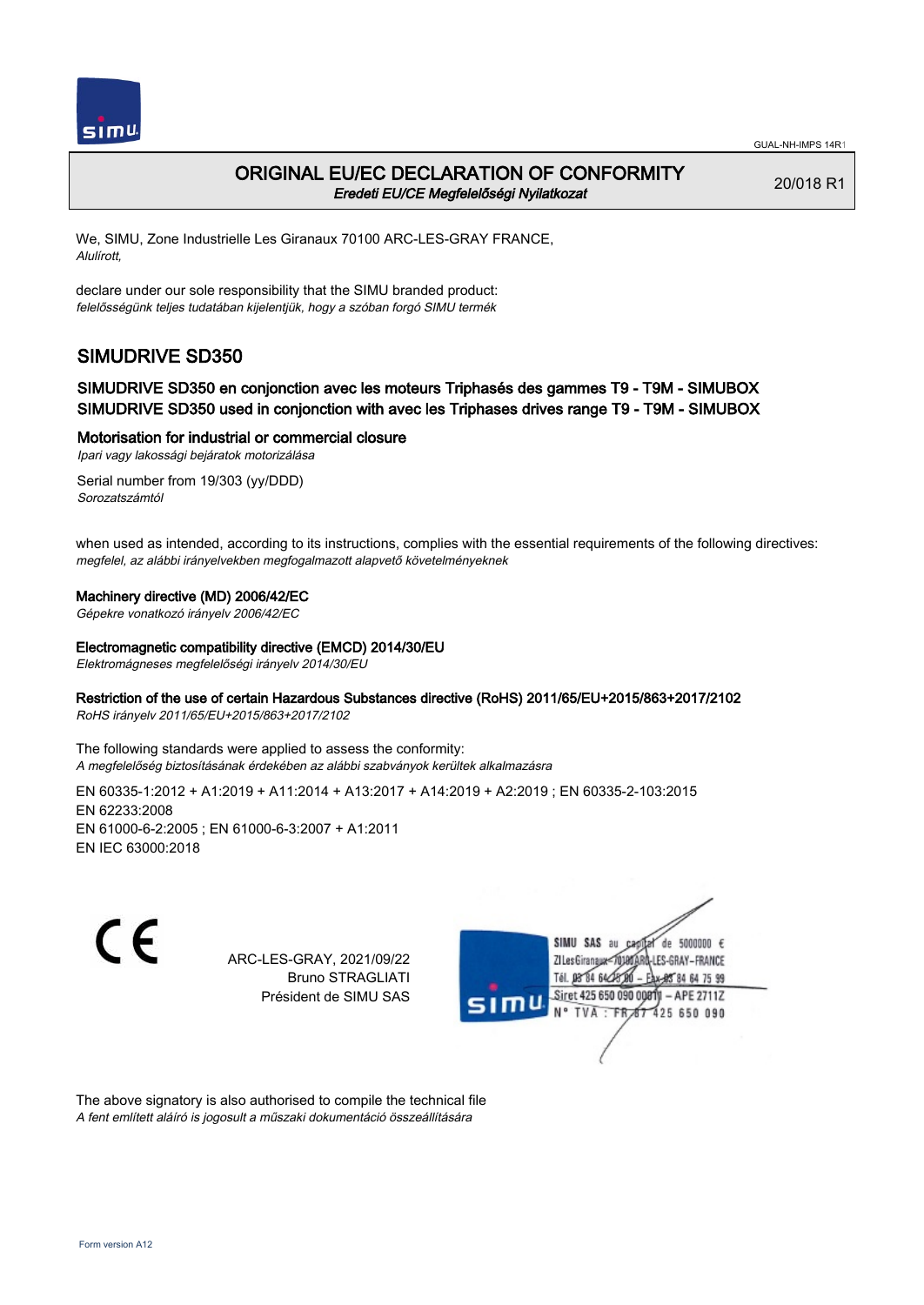

## ORIGINAL EU/EC DECLARATION OF CONFORMITY ORIGINALI ES/EB ATITIKTIES DEKLARACIJA

20/018 R1

We, SIMU, Zone Industrielle Les Giranaux 70100 ARC-LES-GRAY FRANCE, Mes,

declare under our sole responsibility that the SIMU branded product: atsakingai deklaruojame, kad SIMU kompanijos produktas

# SIMUDRIVE SD350

### SIMUDRIVE SD350 en conjonction avec les moteurs Triphasés des gammes T9 - T9M - SIMUBOX SIMUDRIVE SD350 used in conjonction with avec les Triphases drives range T9 - T9M - SIMUBOX

Motorisation for industrial or commercial closure

Pramoninių ir komercinių uždangų automatizavimas Serial number from 19/303 (yy/DDD) Serijos numeris nuo

when used as intended, according to its instructions, complies with the essential requirements of the following directives: naudojamas pagal paskirtį, pagal gamintojo instrukcijas, atitinka esminius šių Direktyvų reikalavimus

#### Machinery directive (MD) 2006/42/EC

Mašinų direktyva 2006/42/EC

#### Electromagnetic compatibility directive (EMCD) 2014/30/EU

Elektromagnetinio suderinamumo direktyva 2014/30/EU

#### Restriction of the use of certain Hazardous Substances directive (RoHS) 2011/65/EU+2015/863+2017/2102

PMNA (RoHS) direktyva 2011/65/EU+2015/863+2017/2102

The following standards were applied to assess the conformity: Įverinti deklaruojamą atitiktį buvo taikomi toliau nurodyti standartai

EN 60335‑1:2012 + A1:2019 + A11:2014 + A13:2017 + A14:2019 + A2:2019 ; EN 60335‑2‑103:2015 EN 62233:2008 EN 61000‑6‑2:2005 ; EN 61000‑6‑3:2007 + A1:2011 EN IEC 63000:2018

CE

ARC-LES-GRAY, 2021/09/22 Bruno STRAGLIATI Président de SIMU SAS



The above signatory is also authorised to compile the technical file Asmuo, pasirašęs šią deklaraciją, taip pat turi įgaliojimą sudaryti techninę bylą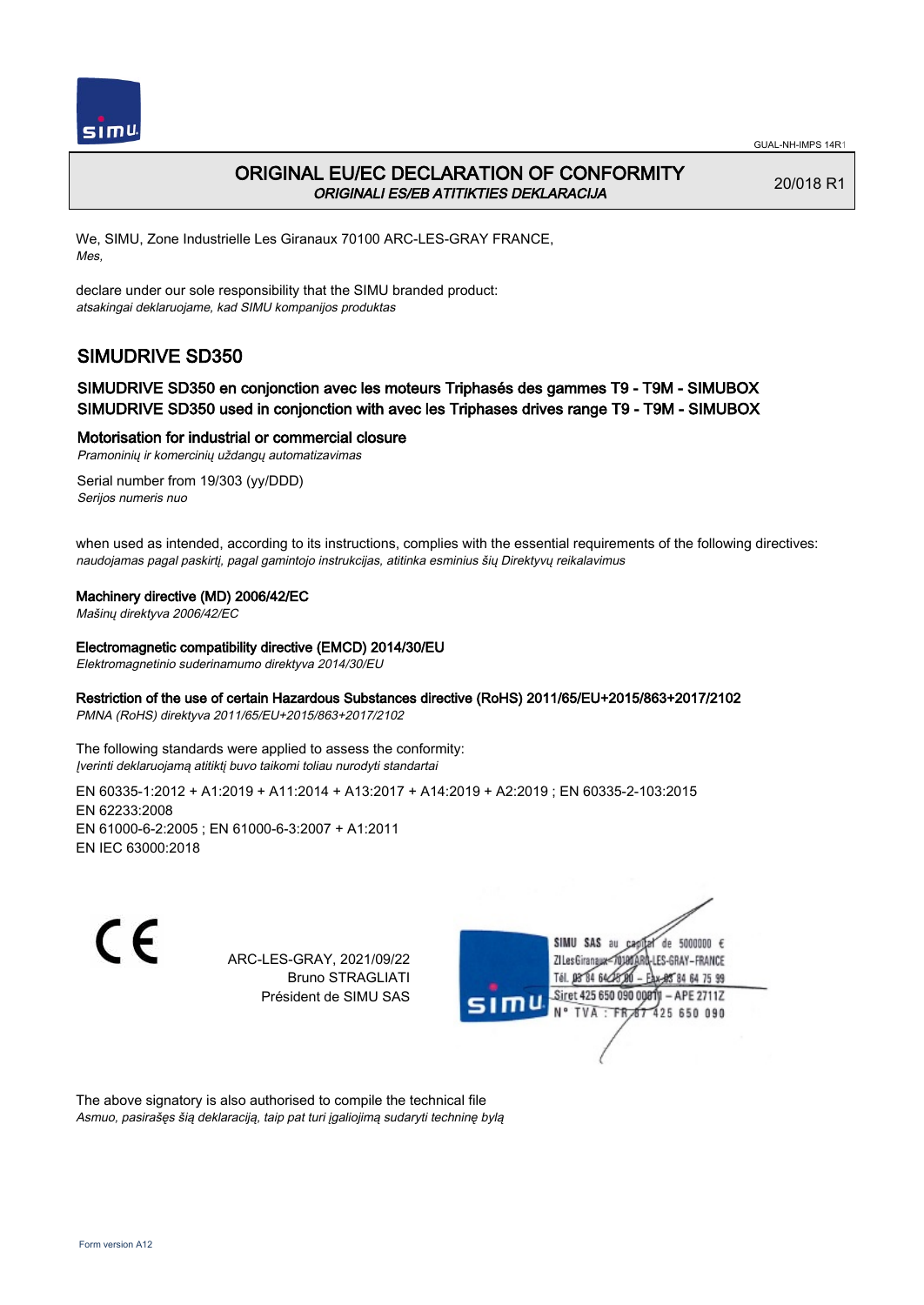

## ORIGINAL EU/EC DECLARATION OF CONFORMITY ES/EK ATBILSTĪBAS DEKLARĀCIJA

20/018 R1

We, SIMU, Zone Industrielle Les Giranaux 70100 ARC-LES-GRAY FRANCE, Mēs,

declare under our sole responsibility that the SIMU branded product: ar pilnu atbildību, apliecinām, ka SIMU zīmola produkti,

# SIMUDRIVE SD350

### SIMUDRIVE SD350 en conjonction avec les moteurs Triphasés des gammes T9 - T9M - SIMUBOX SIMUDRIVE SD350 used in conjonction with avec les Triphases drives range T9 - T9M - SIMUBOX

#### Motorisation for industrial or commercial closure

Industriālo vai komercēku vārtu motorizēšana

Serial number from 19/303 (yy/DDD) sērijas numurs no

when used as intended, according to its instructions, complies with the essential requirements of the following directives: ja tie tiek lietoti saskaņā ar norādījumiem, atbilst šo direktīvu pamatprasībām

#### Machinery directive (MD) 2006/42/EC

Mašīnu Direktīva 2006/42/EC

#### Electromagnetic compatibility directive (EMCD) 2014/30/EU

Elektromagnētiskās Savietojamības Direktīva 2014/30/EU

## Restriction of the use of certain Hazardous Substances directive (RoHS) 2011/65/EU+2015/863+2017/2102

RoHs Direktīva par dažādu bīstamu vielu izmantošanas ierobežošanu elektriskās un elektroniskās iekārtās 2011/65/EU+2015/863+2017/2102

The following standards were applied to assess the conformity: Atbilstības deklarācijas novērtēšanai tiek pielietoti sekojoši standarti

EN 60335‑1:2012 + A1:2019 + A11:2014 + A13:2017 + A14:2019 + A2:2019 ; EN 60335‑2‑103:2015 EN 62233:2008 EN 61000‑6‑2:2005 ; EN 61000‑6‑3:2007 + A1:2011 EN IEC 63000:2018

 $\epsilon$ 

ARC-LES-GRAY, 2021/09/22 Bruno STRAGLIATI Président de SIMU SAS



The above signatory is also authorised to compile the technical file Iepriekš minētā persona ir pilnvarota sastādīt tehnisko dokumentāciju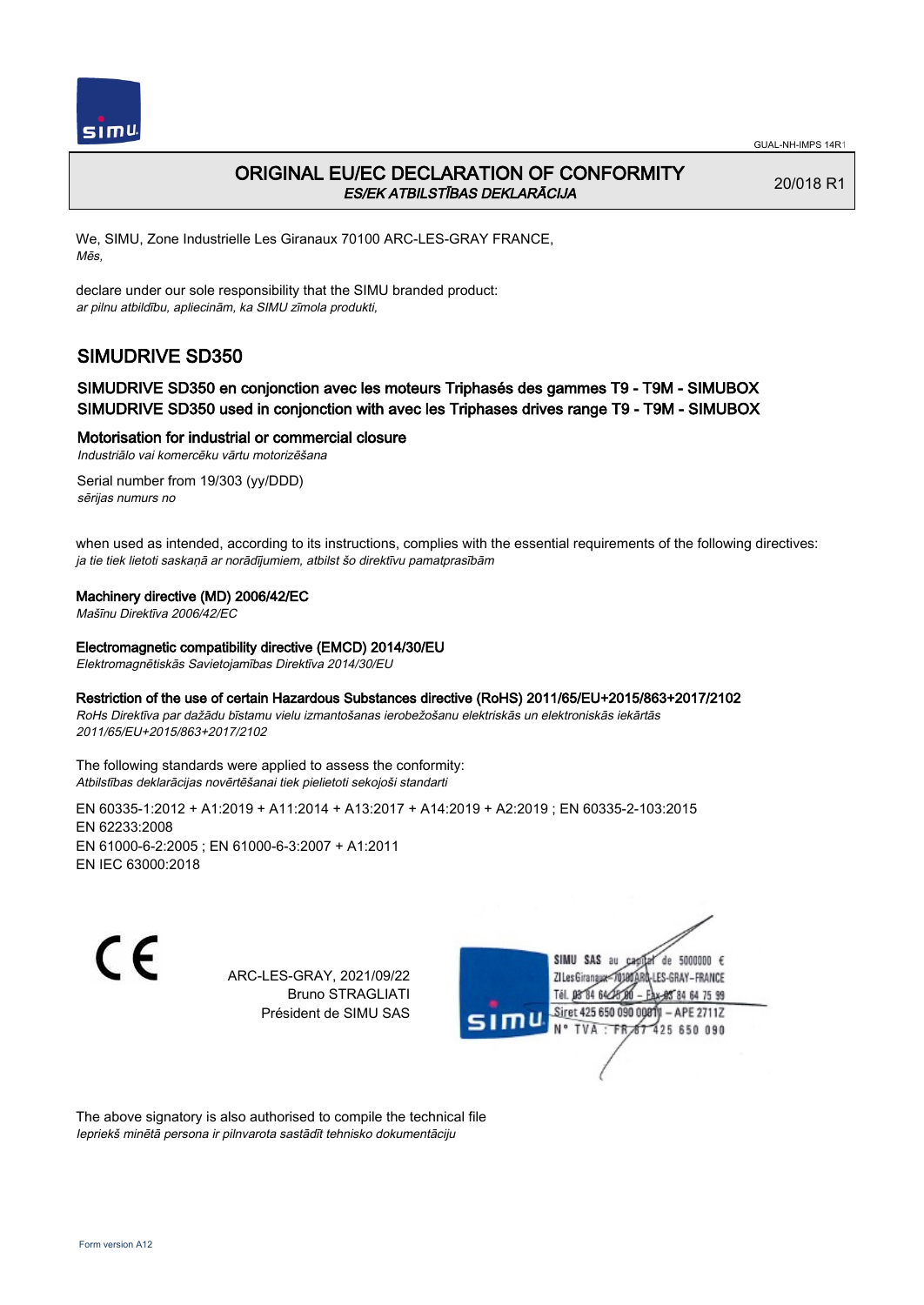

## ORIGINAL EU/EC DECLARATION OF CONFORMITY OORSPRONKELIJKE EU/EG-CONFORMITEITSVERKLARING

20/018 R1

We, SIMU, Zone Industrielle Les Giranaux 70100 ARC-LES-GRAY FRANCE, Wij,

declare under our sole responsibility that the SIMU branded product: verklaren op eigen verantwoordelijkheid dat het produkt van het SIMU

# SIMUDRIVE SD350

### SIMUDRIVE SD350 en conjonction avec les moteurs Triphasés des gammes T9 - T9M - SIMUBOX SIMUDRIVE SD350 used in conjonction with avec les Triphases drives range T9 - T9M - SIMUBOX

Motorisation for industrial or commercial closure

Motorisatie voor industriële of commerciële afsluitingen

Serial number from 19/303 (yy/DDD) Serienummer van

when used as intended, according to its instructions, complies with the essential requirements of the following directives: wanneer gebruikt voor de juiste toepassing voldoet aan de essentiële eisen van de volgende richtlijnen

#### Machinery directive (MD) 2006/42/EC

Machinerichtlijn 2006/42/EC

#### Electromagnetic compatibility directive (EMCD) 2014/30/EU

Richtlijn elektromagnetische compatibiliteit 2014/30/EU

#### Restriction of the use of certain Hazardous Substances directive (RoHS) 2011/65/EU+2015/863+2017/2102

RoHS Richtlijn 2011/65/EU+2015/863+2017/2102

The following standards were applied to assess the conformity: De volgende referentiestandaarden worden toegepast om de overeenstemming te evalueren

EN 60335‑1:2012 + A1:2019 + A11:2014 + A13:2017 + A14:2019 + A2:2019 ; EN 60335‑2‑103:2015 EN 62233:2008 EN 61000‑6‑2:2005 ; EN 61000‑6‑3:2007 + A1:2011 EN IEC 63000:2018

C E

ARC-LES-GRAY, 2021/09/22 Bruno STRAGLIATI Président de SIMU SAS



The above signatory is also authorised to compile the technical file De bovengenoemde persoon is ook bevoegd om het technisch dossier samen te stellen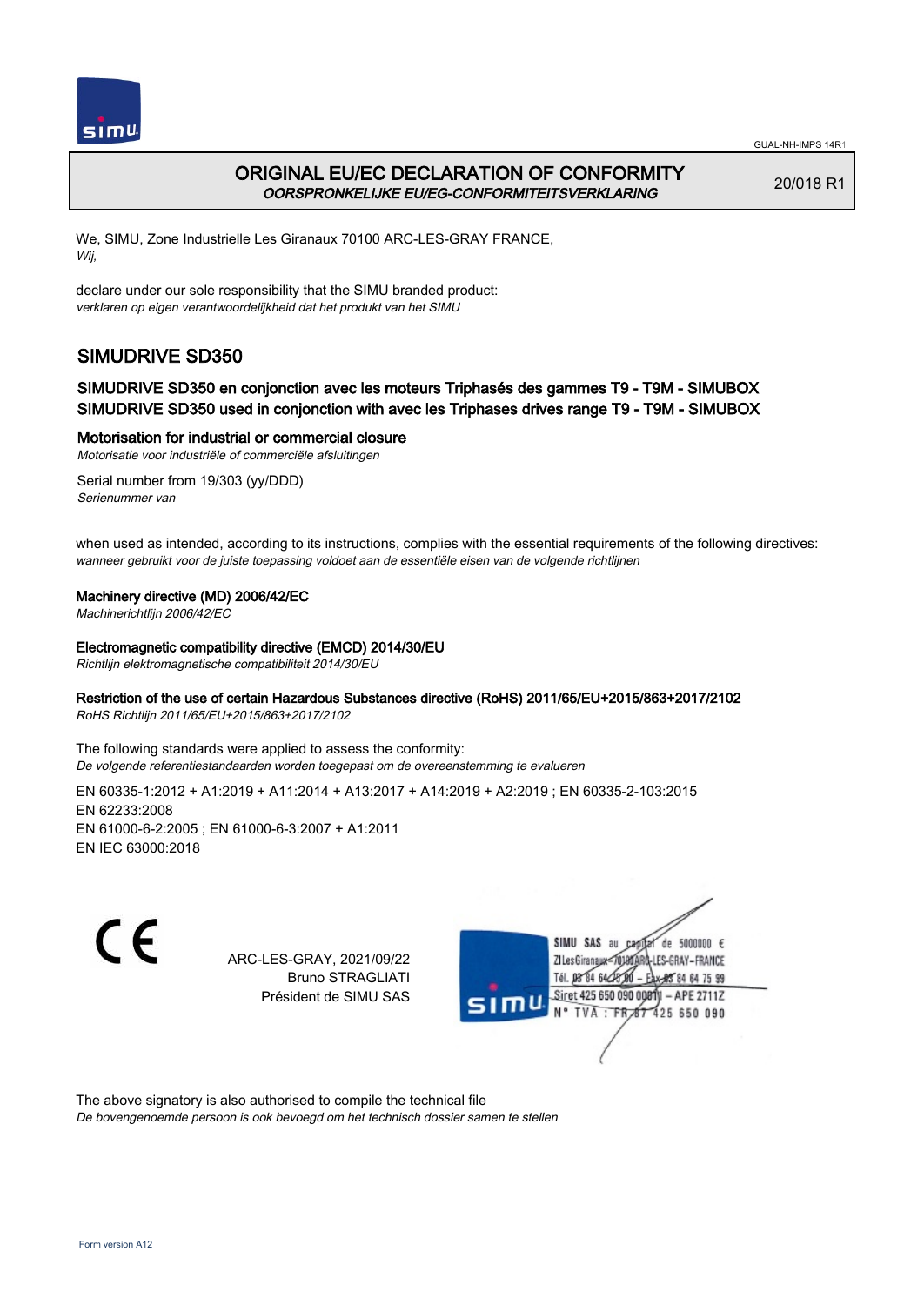

## ORIGINAL EU/EC DECLARATION OF CONFORMITY ORIGINAL EU / CE - ERKLÆRING

20/018 R1

We, SIMU, Zone Industrielle Les Giranaux 70100 ARC-LES-GRAY FRANCE, Vi,

declare under our sole responsibility that the SIMU branded product: erklærer under vårt eneansvar at SIMU merket produkt

# SIMUDRIVE SD350

### SIMUDRIVE SD350 en conjonction avec les moteurs Triphasés des gammes T9 - T9M - SIMUBOX SIMUDRIVE SD350 used in conjonction with avec les Triphases drives range T9 - T9M - SIMUBOX

Motorisation for industrial or commercial closure

Motorisering for industrielle eller kommersielle produkter

Serial number from 19/303 (yy/DDD) Serienummer fra

when used as intended, according to its instructions, complies with the essential requirements of the following directives: når de brukes som forutsatt, i henhold til sin instruks, i samsvar med de grunnlegende kravene i følgende direktiver

#### Machinery directive (MD) 2006/42/EC

Maskindirektivet 2006/42/EC

Electromagnetic compatibility directive (EMCD) 2014/30/EU

EMC-dirketivet 2014/30/EU

#### Restriction of the use of certain Hazardous Substances directive (RoHS) 2011/65/EU+2015/863+2017/2102

RoHS-direktivet 2011/65/EU+2015/863+2017/2102

The following standards were applied to assess the conformity: Følgende referansestandarder ble brukt for å vurdere samsvar

EN 60335‑1:2012 + A1:2019 + A11:2014 + A13:2017 + A14:2019 + A2:2019 ; EN 60335‑2‑103:2015 EN 62233:2008 EN 61000‑6‑2:2005 ; EN 61000‑6‑3:2007 + A1:2011 EN IEC 63000:2018

CE

ARC-LES-GRAY, 2021/09/22 Bruno STRAGLIATI Président de SIMU SAS



The above signatory is also authorised to compile the technical file Ovennevnte underskrevet fullmakt til å utarbeide den tekniske dokumentasjonen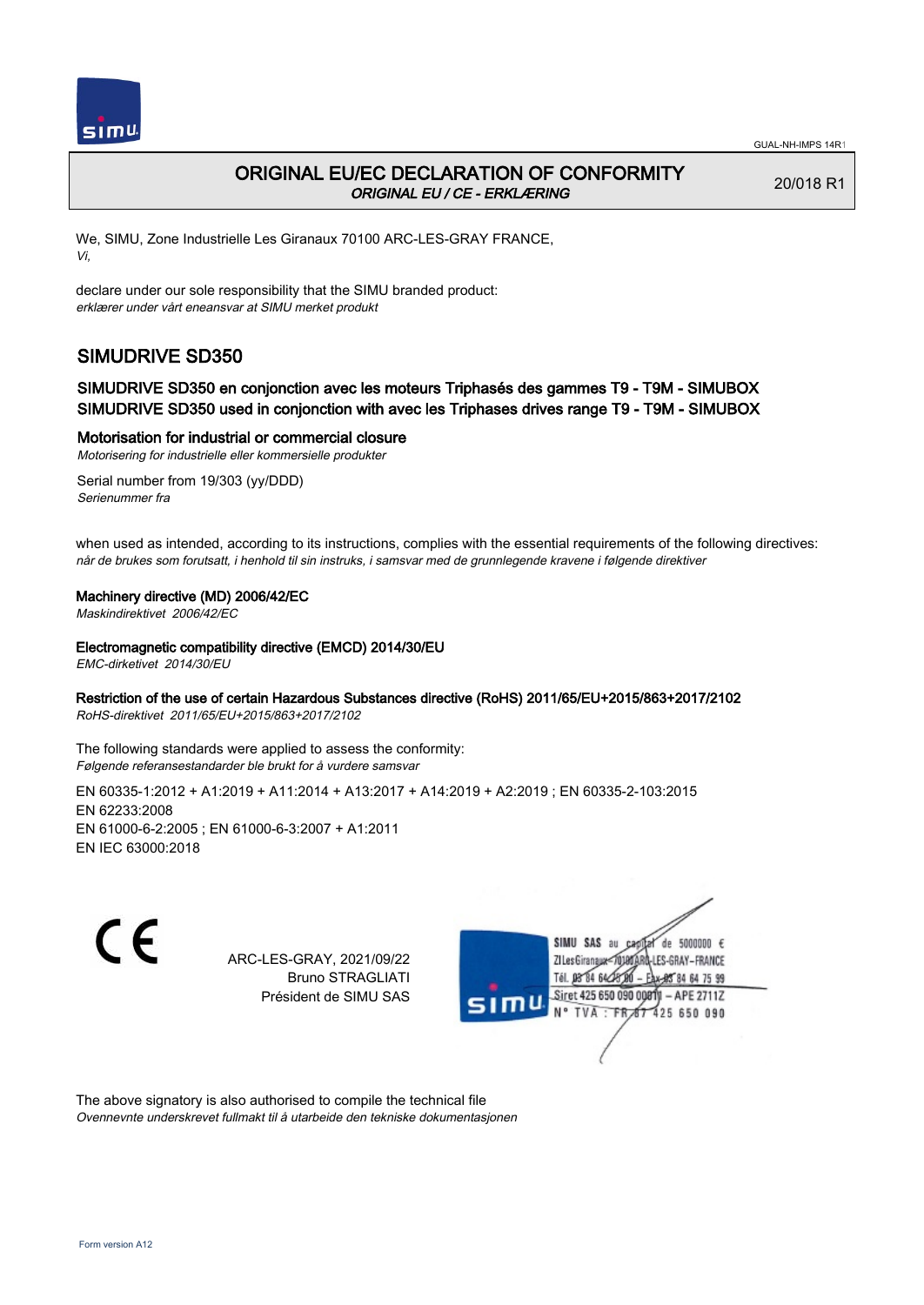

## ORIGINAL EU/EC DECLARATION OF CONFORMITY ORYGINALNA DEKLARACJA ZGODNOŚCI UE/WE

20/018 R1

We, SIMU, Zone Industrielle Les Giranaux 70100 ARC-LES-GRAY FRANCE, My,

declare under our sole responsibility that the SIMU branded product: deklarujemy z pełną odpowiedzialnością, że produkt oznaczony marką SIMU

# SIMUDRIVE SD350

### SIMUDRIVE SD350 en conjonction avec les moteurs Triphasés des gammes T9 - T9M - SIMUBOX SIMUDRIVE SD350 used in conjonction with avec les Triphases drives range T9 - T9M - SIMUBOX

#### Motorisation for industrial or commercial closure

Wyposażenie w napęd zamknięcia przemysłowego lub handlowego

Serial number from 19/303 (yy/DDD) z numerem seryjnym od

when used as intended, according to its instructions, complies with the essential requirements of the following directives: gdy jest używany zgodnie z przeznaczeniem i instrukcjami, spełnia podstawowe wymagania następujących Dyrektyw

#### Machinery directive (MD) 2006/42/EC

Dyrektywa maszynowa 2006/42/EC

#### Electromagnetic compatibility directive (EMCD) 2014/30/EU

Dyrektywa kompatybilności elektromagnetycznej 2014/30/EU

#### Restriction of the use of certain Hazardous Substances directive (RoHS) 2011/65/EU+2015/863+2017/2102

Dyrektywa RoHS 2011/65/EU+2015/863+2017/2102

The following standards were applied to assess the conformity: Do oceny zgodności zostały zastosowane następujące normy

EN 60335‑1:2012 + A1:2019 + A11:2014 + A13:2017 + A14:2019 + A2:2019 ; EN 60335‑2‑103:2015 EN 62233:2008 EN 61000‑6‑2:2005 ; EN 61000‑6‑3:2007 + A1:2011 EN IEC 63000:2018

C E

ARC-LES-GRAY, 2021/09/22 Bruno STRAGLIATI Président de SIMU SAS



The above signatory is also authorised to compile the technical file

Osoba wskazana powyżej jest również upoważniony do przygotowania dokumentacji technicznej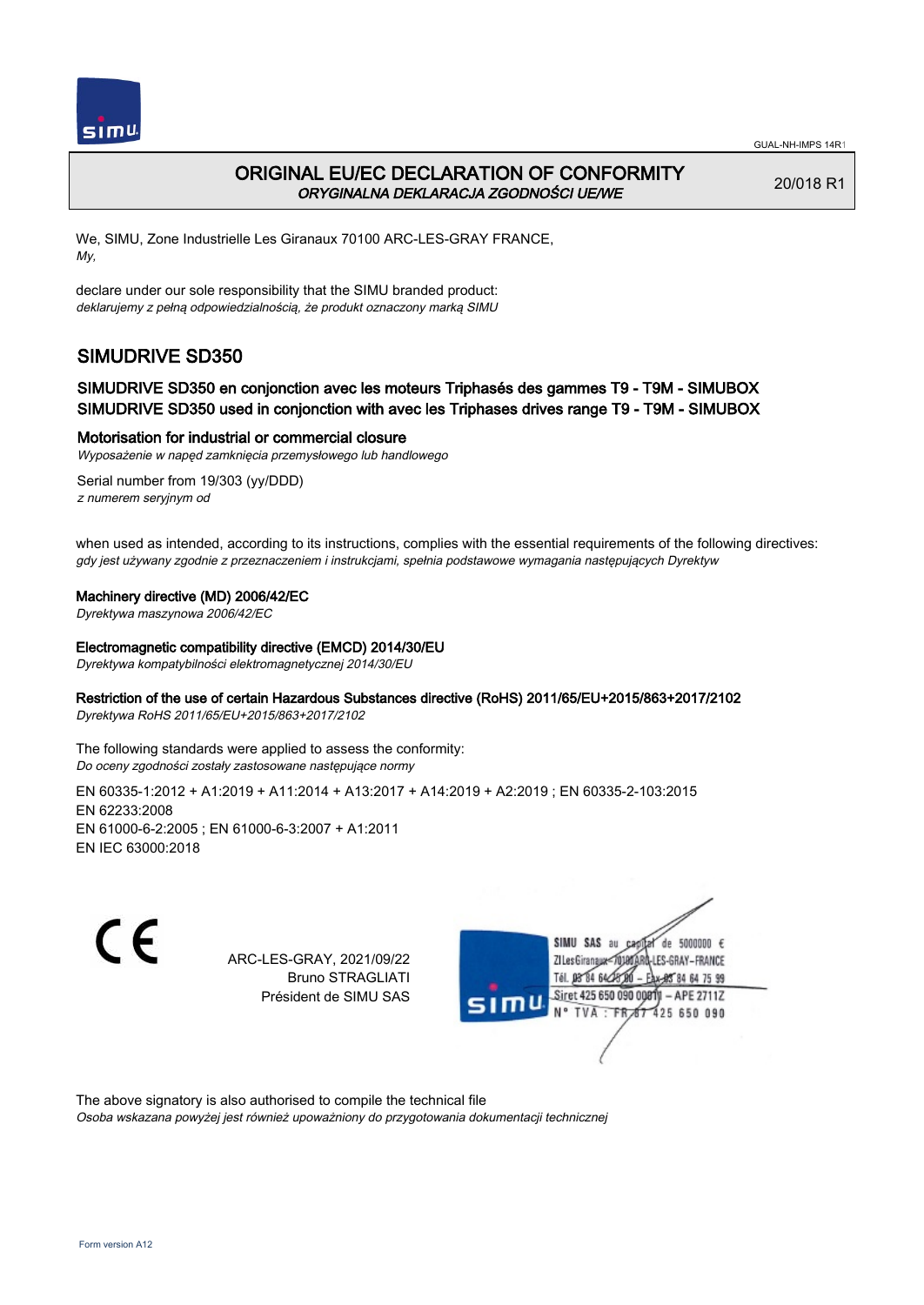



## ORIGINAL EU/EC DECLARATION OF CONFORMITY DECLARAÇÃO UE/CE DE CONFORMIDADE ORIGINAL

20/018 R1

We, SIMU, Zone Industrielle Les Giranaux 70100 ARC-LES-GRAY FRANCE, Nós,

declare under our sole responsibility that the SIMU branded product: declaramos sob nossa única responsabilidade que o dispositivo marca SIMU

# SIMUDRIVE SD350

### SIMUDRIVE SD350 en conjonction avec les moteurs Triphasés des gammes T9 - T9M - SIMUBOX SIMUDRIVE SD350 used in conjonction with avec les Triphases drives range T9 - T9M - SIMUBOX

Motorisation for industrial or commercial closure

Motorização para encerramento industrial ou comercial

Serial number from 19/303 (yy/DDD) Número de série desde

when used as intended, according to its instructions, complies with the essential requirements of the following directives: Quando utilizado de acordo com sua a aplicação, segundo as suas instruções, cumpre os requisitos essenciais das seguintes diretivas

#### Machinery directive (MD) 2006/42/EC

Diretiva Máquinas 2006/42/EC

#### Electromagnetic compatibility directive (EMCD) 2014/30/EU

Diretiva compatibilidade electromagnética 2014/30/EU

#### Restriction of the use of certain Hazardous Substances directive (RoHS) 2011/65/EU+2015/863+2017/2102

Diretiva RoHS 2011/65/EU+2015/863+2017/2102

The following standards were applied to assess the conformity: As normas de referência apresentadas em seguida foram aplicadas para avaliar a conformidade

EN 60335‑1:2012 + A1:2019 + A11:2014 + A13:2017 + A14:2019 + A2:2019 ; EN 60335‑2‑103:2015 EN 62233:2008 EN 61000‑6‑2:2005 ; EN 61000‑6‑3:2007 + A1:2011 EN IEC 63000:2018

C E

ARC-LES-GRAY, 2021/09/22 Bruno STRAGLIATI Président de SIMU SAS



The above signatory is also authorised to compile the technical file

A pessoa nomeada acima também está autorizada a compilar o processo técnico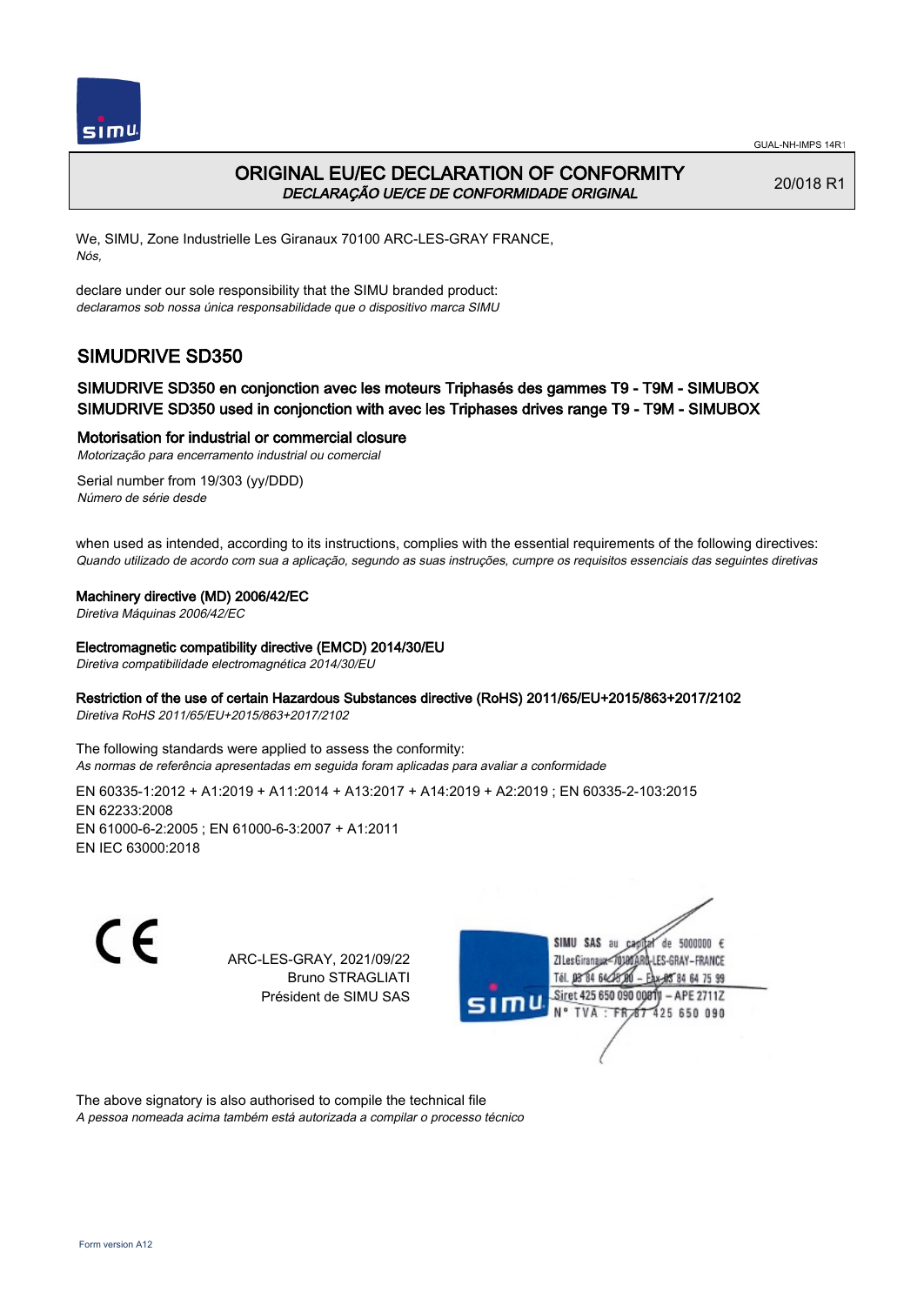



## ORIGINAL EU/EC DECLARATION OF CONFORMITY ORIGINAL EU/EC DECLARAIE DE CONFORMITATE

20/018 R1

We, SIMU, Zone Industrielle Les Giranaux 70100 ARC-LES-GRAY FRANCE, Noi,

declare under our sole responsibility that the SIMU branded product: declarăm pe propria răspundere că produsele marca SIMU

# SIMUDRIVE SD350

### SIMUDRIVE SD350 en conjonction avec les moteurs Triphasés des gammes T9 - T9M - SIMUBOX SIMUDRIVE SD350 used in conjonction with avec les Triphases drives range T9 - T9M - SIMUBOX

Motorisation for industrial or commercial closure

Motorizare pentru închidere comercială sau industrială Serial number from 19/303 (yy/DDD)

Numărul de serie din

when used as intended, according to its instructions, complies with the essential requirements of the following directives: utilizate conform destinaiei lor, aa cum este descris în manualul de utilizare, sunt în conformitate cu cerinele eseniale ale următoarelor directive

#### Machinery directive (MD) 2006/42/EC

Directiva privind echipamentele tehnice 2006/42/EC

#### Electromagnetic compatibility directive (EMCD) 2014/30/EU

Directiva privind compatibilitatea electromagnetică 2014/30/EU

#### Restriction of the use of certain Hazardous Substances directive (RoHS) 2011/65/EU+2015/863+2017/2102

Directiva RoHS 2011/65/EU+2015/863+2017/2102

The following standards were applied to assess the conformity: Următoarele standarde de referină au fost aplicate pentru respectarea conformităii

EN 60335‑1:2012 + A1:2019 + A11:2014 + A13:2017 + A14:2019 + A2:2019 ; EN 60335‑2‑103:2015 EN 62233:2008 EN 61000‑6‑2:2005 ; EN 61000‑6‑3:2007 + A1:2011 EN IEC 63000:2018

C E

ARC-LES-GRAY, 2021/09/22 Bruno STRAGLIATI Président de SIMU SAS



The above signatory is also authorised to compile the technical file Semnatarul de mai sus este, de asemenea, autorizat să întocmească dosarul tehnic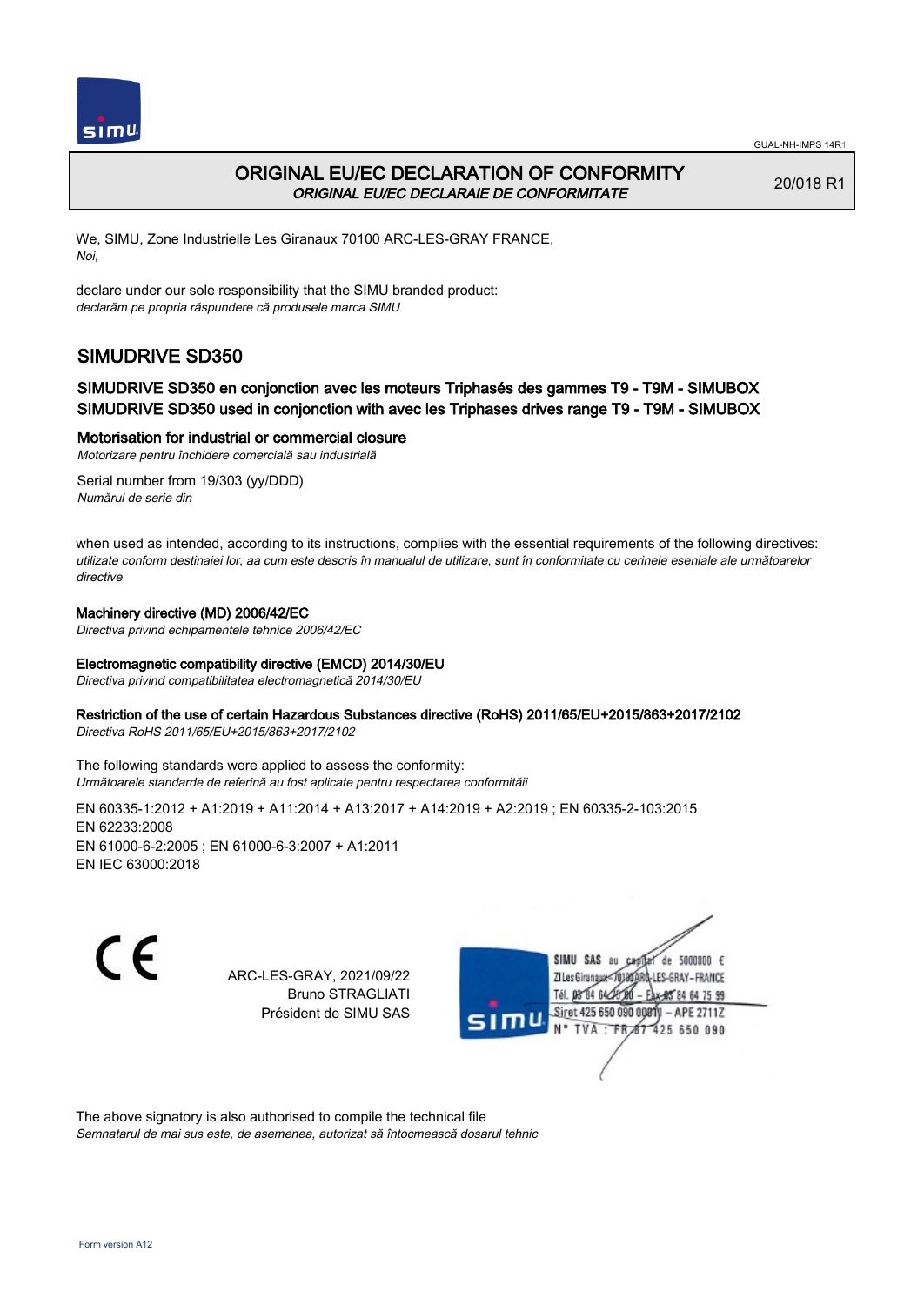

## ORIGINAL EU/EC DECLARATION OF CONFORMITY ORIGINAL EU/EG-FÖRSÄKRAN OM ÖVERENSSTÄMMELSE

20/018 R1

We, SIMU, Zone Industrielle Les Giranaux 70100 ARC-LES-GRAY FRANCE, Vi,

declare under our sole responsibility that the SIMU branded product: försäkrar på eget ansvar att produkten av varumärket SIMU

# SIMUDRIVE SD350

### SIMUDRIVE SD350 en conjonction avec les moteurs Triphasés des gammes T9 - T9M - SIMUBOX SIMUDRIVE SD350 used in conjonction with avec les Triphases drives range T9 - T9M - SIMUBOX

Motorisation for industrial or commercial closure

Motorisering för industriell eller kommersiell access Serial number from 19/303 (yy/DDD)

Serienumret från

when used as intended, according to its instructions, complies with the essential requirements of the following directives: uppfyller de grundläggande kraven i följande direktiv när den används på det sätt som avses, i enlighet med bruksanvisningen

#### Machinery directive (MD) 2006/42/EC

Maskindirektivet 2006/42/EC

Electromagnetic compatibility directive (EMCD) 2014/30/EU

EMC-direktivet 2014/30/EU

#### Restriction of the use of certain Hazardous Substances directive (RoHS) 2011/65/EU+2015/863+2017/2102

RoHS-direktivet 2011/65/EU+2015/863+2017/2102

The following standards were applied to assess the conformity: Följande referensnormer har tillämpats för att göra en bedömning av överensstämmelsen

EN 60335‑1:2012 + A1:2019 + A11:2014 + A13:2017 + A14:2019 + A2:2019 ; EN 60335‑2‑103:2015 EN 62233:2008 EN 61000‑6‑2:2005 ; EN 61000‑6‑3:2007 + A1:2011 EN IEC 63000:2018

CE

ARC-LES-GRAY, 2021/09/22 Bruno STRAGLIATI Président de SIMU SAS



The above signatory is also authorised to compile the technical file

Den person som anges ovan är också behörig att ställa samman den tekniska dokumentationen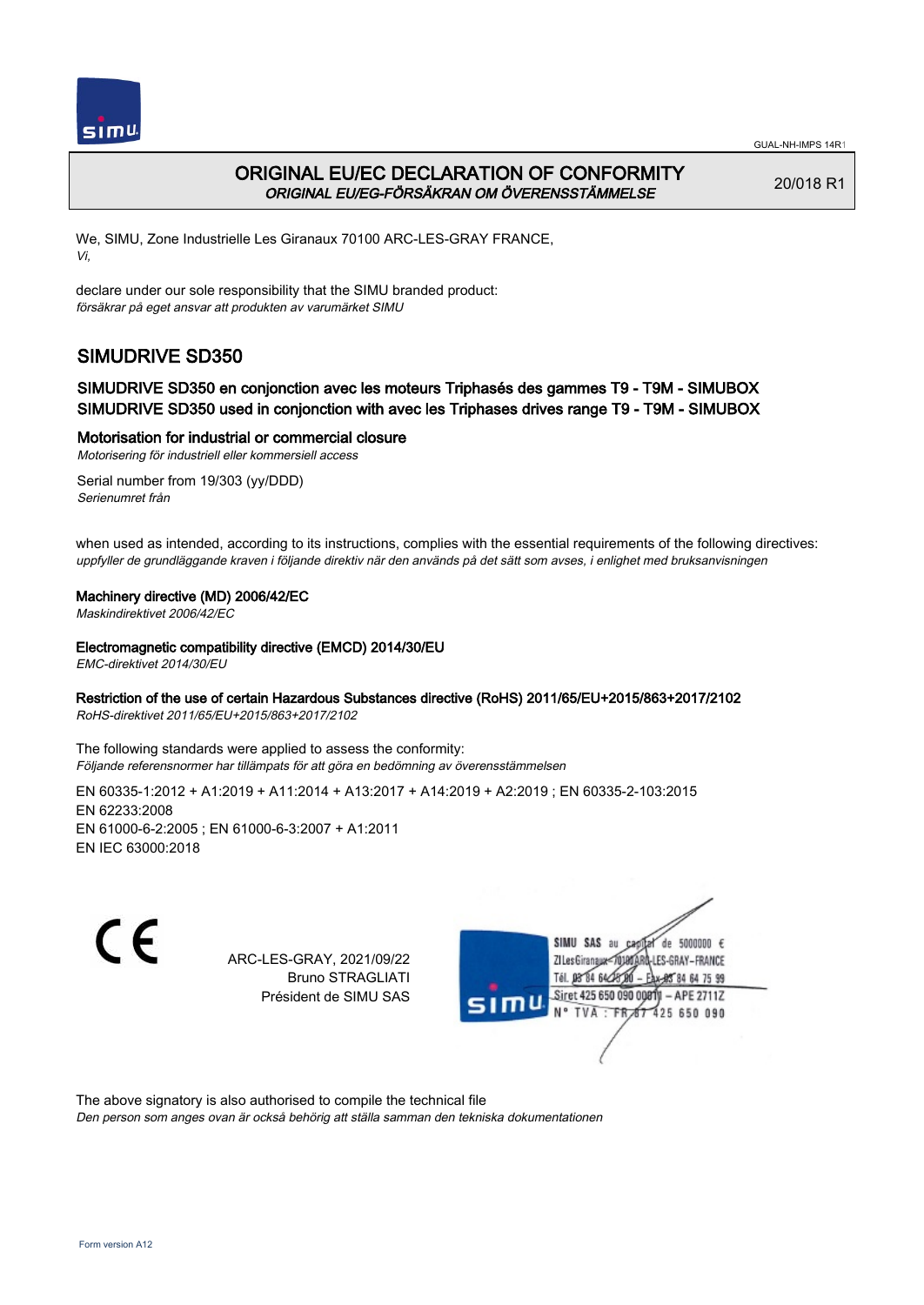

## ORIGINAL EU/EC DECLARATION OF CONFORMITY ORIGINÁLNE VYHLÁSENIE EU/ES O ZHODE

20/018 R1

We, SIMU, Zone Industrielle Les Giranaux 70100 ARC-LES-GRAY FRANCE, My,

declare under our sole responsibility that the SIMU branded product: vyhlasujeme na svoju výlučnú zodpovednosť, že výrobok značky SIMU

# SIMUDRIVE SD350

### SIMUDRIVE SD350 en conjonction avec les moteurs Triphasés des gammes T9 - T9M - SIMUBOX SIMUDRIVE SD350 used in conjonction with avec les Triphases drives range T9 - T9M - SIMUBOX

#### Motorisation for industrial or commercial closure

Pohon pre priemyselné alebo komerčné brány

Serial number from 19/303 (yy/DDD) Seriové číslo od

when used as intended, according to its instructions, complies with the essential requirements of the following directives: ak je používaný v súlade s účelom použitia a s návodom, spĺňa základné požiadavky týchto smerníc

#### Machinery directive (MD) 2006/42/EC

Smernica o strojových zariadeniach 2006/42/EC

#### Electromagnetic compatibility directive (EMCD) 2014/30/EU

Smernica o elektromagnetickej kompatibilite 2014/30/EU

Restriction of the use of certain Hazardous Substances directive (RoHS) 2011/65/EU+2015/863+2017/2102 Smernica o obmedzení používania určitých nebezpečných látok v elektrických a elektronických zariadeniach

2011/65/EU+2015/863+2017/2102

The following standards were applied to assess the conformity: Pre posúdenie zhody boli použité následujúce normy

EN 60335‑1:2012 + A1:2019 + A11:2014 + A13:2017 + A14:2019 + A2:2019 ; EN 60335‑2‑103:2015 EN 62233:2008 EN 61000‑6‑2:2005 ; EN 61000‑6‑3:2007 + A1:2011 EN IEC 63000:2018

C E

ARC-LES-GRAY, 2021/09/22 Bruno STRAGLIATI Président de SIMU SAS



The above signatory is also authorised to compile the technical file uvedená osoba je tiež osoba zodpovedná za vypracovanie technickej dokumentácie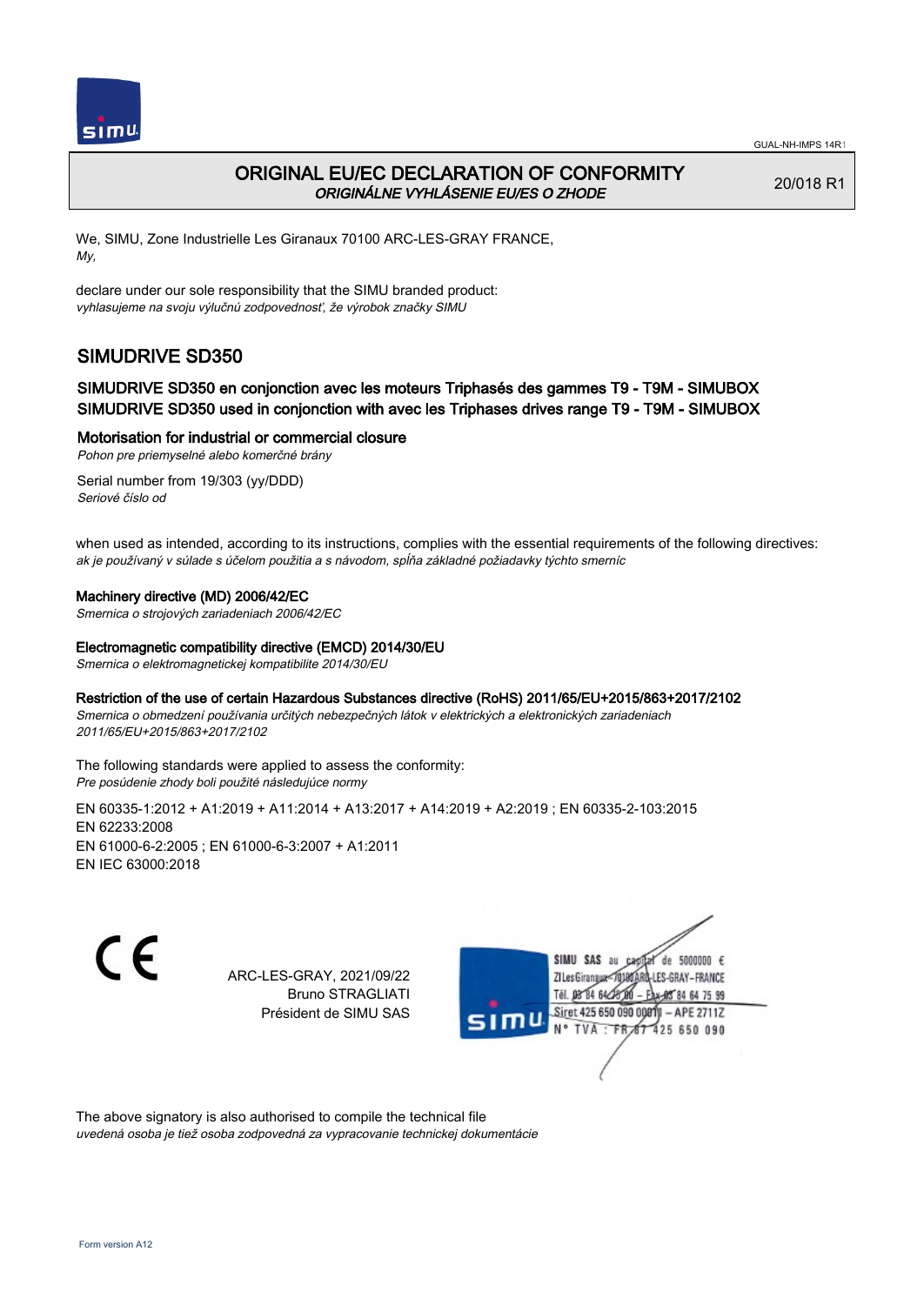

## ORIGINAL EU/EC DECLARATION OF CONFORMITY IZJAVA O SKLADNOSTI / IZJAVA O LASTNOSTIH

20/018 R1

We, SIMU, Zone Industrielle Les Giranaux 70100 ARC-LES-GRAY FRANCE, Mi,

declare under our sole responsibility that the SIMU branded product: S polno odgovornostjo izjavljamo, da izdelki blagovne znamke SIMU

# SIMUDRIVE SD350

### SIMUDRIVE SD350 en conjonction avec les moteurs Triphasés des gammes T9 - T9M - SIMUBOX SIMUDRIVE SD350 used in conjonction with avec les Triphases drives range T9 - T9M - SIMUBOX

Motorisation for industrial or commercial closure

Motorizacija vrat za industrijsko ali komercialno uporabo

Serial number from 19/303 (yy/DDD) 'Serijska številka

when used as intended, according to its instructions, complies with the essential requirements of the following directives: ko se uporabljajo v skladu z namembnostjo in navodili, ustrezajo bistvenim zahtevam naslednjih direktiv

#### Machinery directive (MD) 2006/42/EC

Direktiva o strojih 2006/42/EC

#### Electromagnetic compatibility directive (EMCD) 2014/30/EU

Direktiva o elektromagnetni združljivosti 2014/30/EU

#### Restriction of the use of certain Hazardous Substances directive (RoHS) 2011/65/EU+2015/863+2017/2102

Direktiva RoHS 2011/65/EU+2015/863+2017/2102

The following standards were applied to assess the conformity: Za preverjanje skladnosti so bili uporabljeni naslednji standardi

EN 60335‑1:2012 + A1:2019 + A11:2014 + A13:2017 + A14:2019 + A2:2019 ; EN 60335‑2‑103:2015 EN 62233:2008 EN 61000‑6‑2:2005 ; EN 61000‑6‑3:2007 + A1:2011 EN IEC 63000:2018

CE

ARC-LES-GRAY, 2021/09/22 Bruno STRAGLIATI Président de SIMU SAS



The above signatory is also authorised to compile the technical file Podpisnik, naveden zgoraj, je pooblaščen tudi za pripravo tehnične dokumentacije